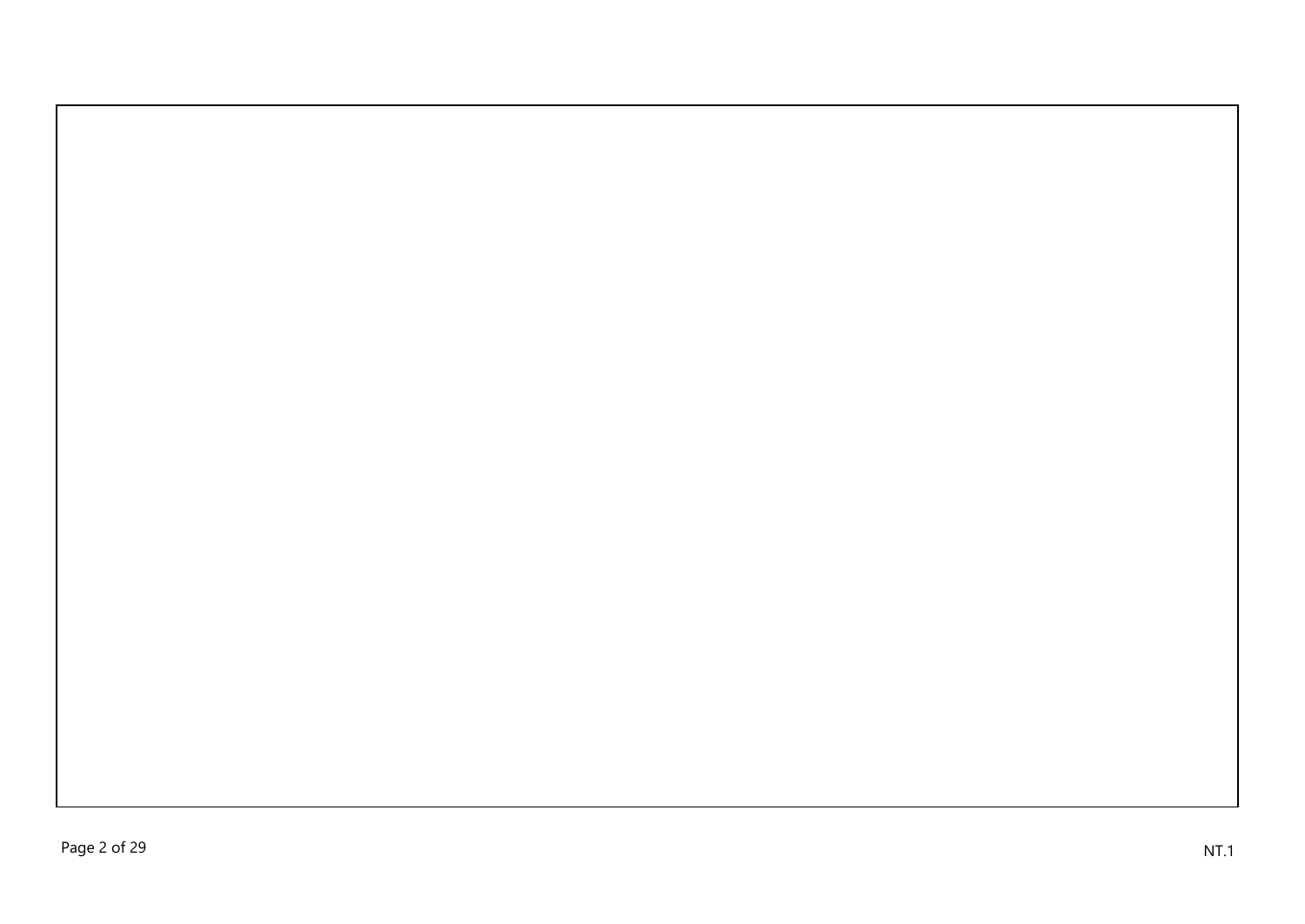| #              | Island        | House Name      | Name                     | Sex | National ID | ، ه ، بر <u>م</u>                     | يترمثر                                       |
|----------------|---------------|-----------------|--------------------------|-----|-------------|---------------------------------------|----------------------------------------------|
|                | Th. Vilufushi |                 |                          |     |             |                                       |                                              |
| 1              | Th. Vilufushi | Aarifaa Manzil  | Abdulla Usman            | M   | A287062     | ۇ ئىرۇ ئەنگە بىر                      | رە قراللە ھۇرگىر                             |
| $\overline{2}$ | Th. Vilufushi | Ablagheege      | Fathimath Fiyaza Mohamed | F   | A091422     | پره ځېږ ځ                             | توجود ومرة ورودد                             |
| 3              | Th. Vilufushi | Ablagheege      | Aminath Sweiza Naeem     | F   | A151662     | رە ئەزىر<br>مەھىرىرى                  | أثر وسرو ويرو وسره                           |
| 4              | Th. Vilufushi | Ablagheege      | Naaima Nashaa Naeem      | F   | A188000     | پره ځږي                               | شرۇ شىڭ شرە                                  |
| 5              | Th. Vilufushi | Ablagheege      | Hassan Nihad             | M   | A284860     | ر ھ <del>ک</del> رن <sub>د</sub> کا   | ىزىسەنلەر سەئەتلە                            |
| 6              | Th. Vilufushi | Ablagheege      | Ahmed Farhad Mohamed     | M   | A284861     | رە ر<br>مەخ ئ <sub>ىر</sub> ى         | נסגב גבגב בגסגב<br>הגבה ציגנה בגהבת          |
| $\overline{7}$ | Th. Vilufushi | Ablagheege      | Ahmed Naaim Naeem        | M   | A337338     | رە دۇر ،<br>مەھىرى <sub>دى</sub>      | ג' ביב יתגל יתגל                             |
| $\overline{8}$ | Th. Vilufushi | Alamaage        | Aslam Abdul Raheem       | M   | A047347     | ر ر بر »<br>در نور د                  | ג פגם גם כם גם<br>ג היוצב גם <i>נגדיני</i> ב |
| 9              | Th. Vilufushi | Aligaa          | Azraf Faroog             | M   | A042506     | بزيز                                  | پر و پر و و و و و<br>پر بع بعرفر – تو محر    |
| 10             | Th. Vilufushi | Aligaa          | Farsha Farooq            | F   | A080377     | پروڈ                                  | زیرے ژیژو                                    |
| 11             | Th. Vilufushi | Alithari        | Hussain Ameer Ali        | M   | A057377     | وكمتوحوسر                             | ير سكر مكر مكر محمد كار محمد به              |
| 12             | Th. Vilufushi | Alithari        | Fathimath Ameera         | F   | A059274     | لأحرجوسر                              | وٌوِدَهُ دَرِيزٌ                             |
| 13             | Th. Vilufushi | Alithari        | Ameera Ali               | F   | A059275     | وكمعرضو                               | ړې په په                                     |
| 14             | Th. Vilufushi | Alithari        | Mariyam Ameera           | F   | A248579     | وكمعرضو                               | ב מתכני הבית                                 |
| 15             | Th. Vilufushi | Alithari        | Hassan Ameer             | M   | A286927     | وأحرهوسر                              | يزكتش الاويل                                 |
| 16             | Th. Vilufushi | Anbugasdhoshuge | Rabih Mohamed            | M   | A056838     | د سرچ ر صور و د<br>د سرچ که سوتر برو  | محرص وره دو                                  |
| 17             | Th. Vilufushi | Anbugasdhoshuge | Mashitha Mohamed         | F   | A069358     | ر<br>پرسرچي سوترس                     | وٌ شوري وبره د و                             |
| 18             | Th. Vilufushi | Asaree Manzil   | Nafeesa Ibrahim          | F   | A049971     | ئەسەئىرى ئىرى <i>مى</i> ئى            | سَموٍے<br>ە ھەترىر ۋ                         |
| 19             | Th. Vilufushi | Asaree Manzil   | Abdulla Ramzy            | M   | A058453     | ئەسەبىر ئەنگە ئىرى <i>گ</i> ە         | ەھەتراللە<br>بروم                            |
| 20             | Th. Vilufushi | Asaree Manzil   | Adam Ibrahim             | M   | A102717     | أەسكىرە ئىرو                          | أرده بره بزرد                                |
| 21             | Th. Vilufushi | Asfaa Manzil    | Mohamed Ameen            | M   | A091613     | ئەستۇر ئەسىي بىر                      | בנסנב גבית                                   |
| 22             | Th. Vilufushi | Asrafeege       | Mariyam Shaffaf Zakee    | F   | A248312     | ى مەئىرى <sub>رى</sub> ئ              | رەرە شەھ دىر                                 |
| 23             | Th. Vilufushi | Asrafeege       | Ahmed Arsham             | M   | A284409     | ىز س <sup>ە</sup> ئىزى <sub>ر</sub> ئ | أرور والمتمر وكالمحافظ                       |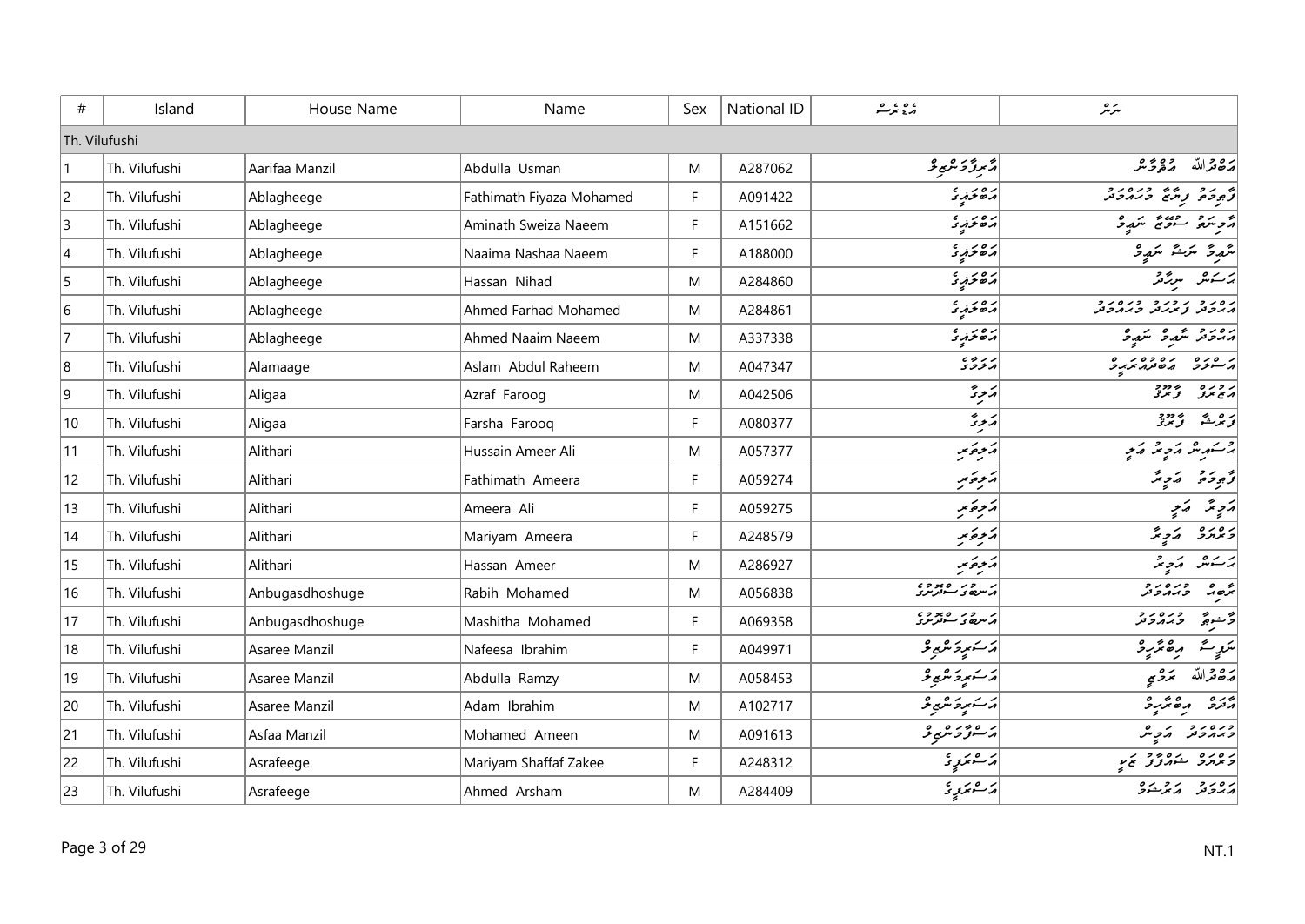| 24 | Th. Vilufushi | Asrafeege         | Ibrahim Irshan             | M  | A348572 | ئەسشەئىرىي                    |                                                                                                                        |
|----|---------------|-------------------|----------------------------|----|---------|-------------------------------|------------------------------------------------------------------------------------------------------------------------|
| 25 | Th. Vilufushi | Asseyri           | Hassan Musthaz             | M  | A147807 | لئەرىئىمىر                    | برسكس ومعوج                                                                                                            |
| 26 | Th. Vilufushi | Asseyri           | Adam Usmaan                | M  | A287069 | لئەرىئىمىر                    | أمروح وه وه                                                                                                            |
| 27 | Th. Vilufushi | Asurumaage        | Hassan Thauheed            | M  | A156865 | ر و و د »<br>پرسه پرو د       | بر كور كور بر در                                                                                                       |
| 28 | Th. Vilufushi | Asurumaage        | Ahmed Hayyan               | M  | A248346 | بر و و د »<br>پرستوبرد د      | גם גם הם בים.<br>הגבע הההתית                                                                                           |
| 29 | Th. Vilufushi | Asurumaage        | Aminath Samha              | F  | A286332 | ر و و د »<br>پرستوری          | أأروسكم سوديم                                                                                                          |
| 30 | Th. Vilufushi | Athamaage         | Aishath Mohamed            | F  | A052410 | ر ر د »<br>پره <del>ر</del> ر | و دره دره در در<br>درگاه در در در                                                                                      |
| 31 | Th. Vilufushi | Athamaage         | Mahamood Ziyad             | M  | A053068 | ر ر د »<br>پره <del>ر</del> پ | د ۱۵ دو د سر پر و<br>  د بر د تر سم پر تر                                                                              |
| 32 | Th. Vilufushi | Athamaage         | Moosa Ahmed                | M  | A055753 | ر ر د »<br>د ه د د            | وحرث أبراه ورواح                                                                                                       |
| 33 | Th. Vilufushi | Athamaage         | Hussain Fiyaz Moosa        | M  | A078878 | د ر ه ،<br>  په پور د         | ا چر سمبر میں مقرر میں اس کے مستقر<br>مسلمان میں مسلم کے مستقرر اس کے مستقرر اس کے مستقرر کے مستقرر کے مستقرر کے مستقر |
| 34 | Th. Vilufushi | Athamaage         | Ibrahim Inaz               | M  | A086277 | ر ر د »<br>د ه د د            | أرەنزىر مەشتى                                                                                                          |
| 35 | Th. Vilufushi | Athamaage         | Ahmed Faiz                 | M  | A114367 | ر ر د »<br>د ه د د            | 5.5000                                                                                                                 |
| 36 | Th. Vilufushi | Athamaage         | Fayaz Moosa                | M  | A131719 | ر ر د »<br>د ه د د            | كروج وحيث                                                                                                              |
| 37 | Th. Vilufushi | Athamaage         | Mariyam Fiyaza             | F  | A149542 | ر ر د »<br>د ه د د            | وبروو وترتج                                                                                                            |
| 38 | Th. Vilufushi | Athamaage         | Fathimath Luthufa Luthufee | F  | A284395 | ر ر د »<br>پره د د            | أو باد دوو دو                                                                                                          |
| 39 | Th. Vilufushi | Athamaage         | Aminath Ludhuna Luthufy    | F  | A284396 | ر ر د »<br>پره <del>و</del> و | أأدبته والمشروفي                                                                                                       |
| 40 | Th. Vilufushi | Athireege         | Muniya Hussain             | F. | A091429 | لرَمومرِ                      | وسرد بالمستهدر<br>وسرد بالمستهدر<br>زمریق و دولای                                                                      |
| 41 | Th. Vilufushi | Athireege         | Khadheeja Mamdhooha        | F. | A091431 | <br>  رهموسي                  |                                                                                                                        |
| 42 | Th. Vilufushi | Athireege         | Usman Riyaz                | M  | A143066 | لرموموري<br>المستعمر          | ووءة بروه                                                                                                              |
| 43 | Th. Vilufushi | Athireege         | Mariyam Safnaa             | F  | A157677 | ړ<br>د حومونه                 | رەرە بەدەر                                                                                                             |
| 44 | Th. Vilufushi | Athireege         | Mohamed Zayyan Zaheen      | M  | A284870 | <br>  مەھوىيەتى<br>           | وره د و بره و د پر د                                                                                                   |
| 45 | Th. Vilufushi | Azumu             | Adam Irushaam              | M  | A311096 | بر و و<br>پرسم تر             | أرمزو برمرشو                                                                                                           |
| 46 | Th. Vilufushi | Baadeege          | Abdulla Easa               | M  | A158817 | په په<br>ځمنو                 | پرچ ترالله پیسته                                                                                                       |
| 47 | Th. Vilufushi | Basaraa           | Ahmed Abdul Matheen        | M  | A091570 | ە ئەبۇ                        | ره دو ده ده ده و                                                                                                       |
| 48 | Th. Vilufushi | Beach Heaven      | Hawwa Shurufa              | F  | A248580 | پەنزىر ق                      | رە بە دەپ<br>بەيرى شەيرى                                                                                               |
| 49 | Th. Vilufushi | <b>Beach Rate</b> | Hawwa Nazima               | F  | A062312 | حوم من ه<br>  حوم مرجع        | برە ئە ئىنجى ئى                                                                                                        |
|    |               |                   |                            |    |         |                               |                                                                                                                        |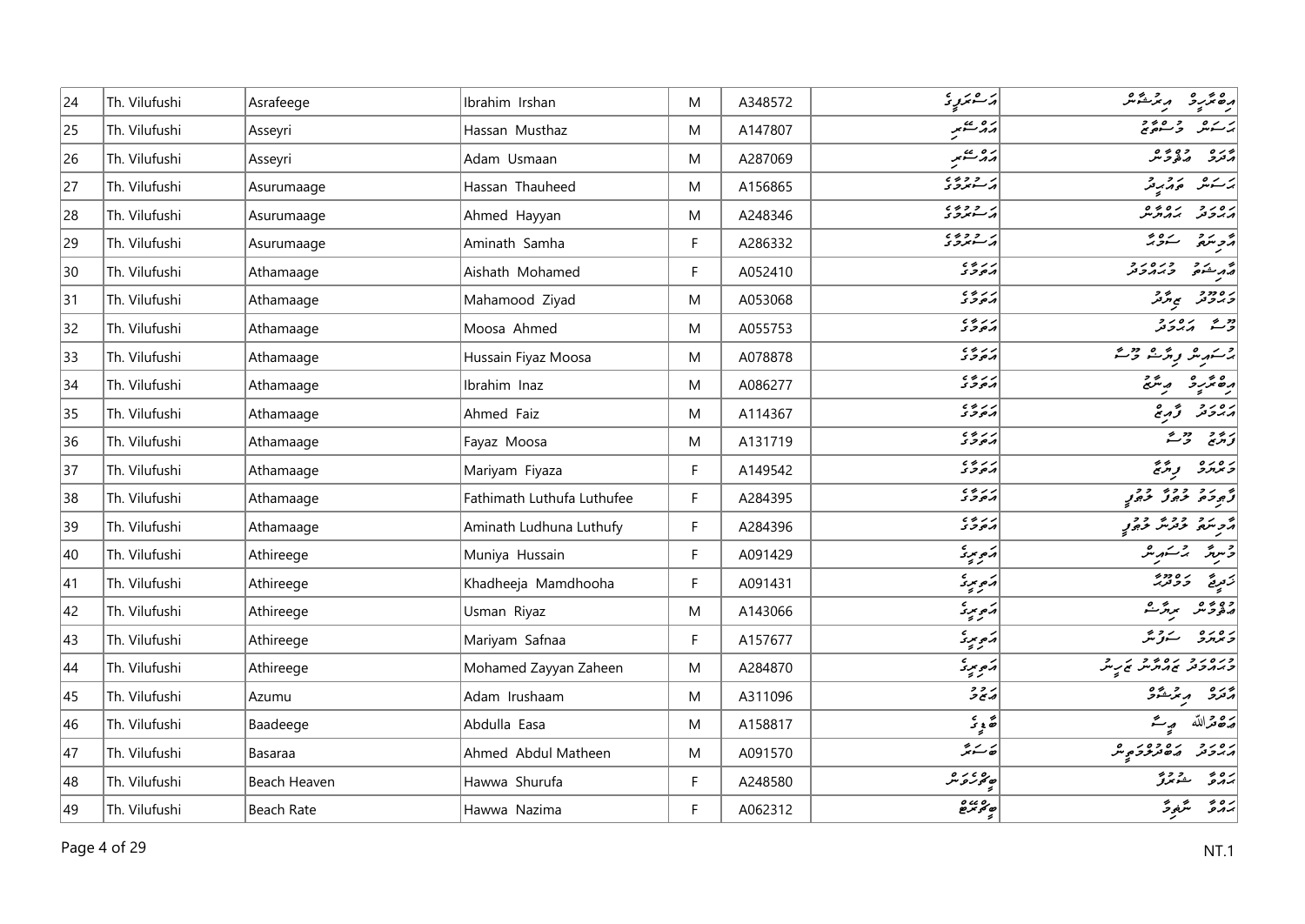| 50 | Th. Vilufushi | <b>Beach Rate</b> | Fathimath Sheeza        | F         | A062695 | <br>  مومومو                                 | $\begin{array}{cc} \xi_1 & \xi_2 & \xi_3 \\ \xi_4 & \xi_5 & \xi_6 \end{array}$                                                                             |
|----|---------------|-------------------|-------------------------|-----------|---------|----------------------------------------------|------------------------------------------------------------------------------------------------------------------------------------------------------------|
| 51 | Th. Vilufushi | <b>Beach Rate</b> | Hassan Fayaz            | ${\sf M}$ | A331204 | <br>  مومومو                                 | يرت تو قريبه                                                                                                                                               |
| 52 | Th. Vilufushi | Bilaiymaage       | Ismail Mirushan         | ${\sf M}$ | A112685 | صخره د می                                    | رىقۇرپۇ بەيگە                                                                                                                                              |
| 53 | Th. Vilufushi | Bilaiymaage       | Abdulla Abbaadhu        | M         | A248272 | ره و و ،<br>حوموز د                          | مَصْعَرِاللّهِ مَهْرَضَةِ                                                                                                                                  |
| 54 | Th. Vilufushi | Bilaiymaage       | Aishath Khazaamaa       | F         | A283818 | <br> حوځونۍ د                                | وكروشي كالمح                                                                                                                                               |
| 55 | Th. Vilufushi | Blooniyaage       | Aminath Abdul Muhusin   | F         | A091401 | 20 متر پر محمد<br>  جا محر سر پر مح          | מ ני נפיפיפים                                                                                                                                              |
| 56 | Th. Vilufushi | Blooniyaage       | Abdulla Nazeer          | ${\sf M}$ | A128190 | ه دو په په<br>موسر پر                        | رەۋاللە سَغرٍ يَر                                                                                                                                          |
| 57 | Th. Vilufushi | Blooniyaage       | Mohamed Abdul Muhsin    | ${\sf M}$ | A284660 | ه دو په ده کا                                | ورەرو رەدەدە بەھ                                                                                                                                           |
| 58 | Th. Vilufushi | Blooniyaage       | Aishath Adhula          | F         | A284661 | ە دەپەر<br>ھەر سرىرى                         | وكرم شكافي المرافر فر                                                                                                                                      |
| 59 | Th. Vilufushi | <b>Blue Bird</b>  | Mohamed Sobah           | M         | A023801 | 0 <i>4 77 0</i><br>2 0 <del>1</del> 0        | وره د و ده و                                                                                                                                               |
| 60 | Th. Vilufushi | <b>Blue Sun</b>   | Haroon Hassan           | M         | A083502 | ە دەپ ھ                                      | رموهو الإسكانكر                                                                                                                                            |
| 61 | Th. Vilufushi | <b>Blue Sun</b>   | Ibrahim Muneez          | ${\sf M}$ | A100230 | ەددىر ھ                                      | أرە ئۆر ئىس ئىس                                                                                                                                            |
| 62 | Th. Vilufushi | Bulbulaage        | Moosa Mohamed           | ${\sf M}$ | A057684 | و ه و و »<br><b>ت</b> ه نومو د               | $5,0,0,2$ $2,7$                                                                                                                                            |
| 63 | Th. Vilufushi | Bulbulaage        | Haleema Shazana         | F         | A091233 | و ه و و »<br>م <i>ه نو ه</i> تو <sub>ک</sub> | يَرْوِدُّ الْمَافْرَيْدُ                                                                                                                                   |
| 64 | Th. Vilufushi | Bulbulaage        | Sulaiman Gasith Gasim   | ${\sf M}$ | A248317 | و ه و و »<br>م <i>ه نو ه</i> تو <sub>ک</sub> | د عكر و كل المحسوم المحسوم المحسوم .<br>-<br>- كامريع الكرم المحمد المحمد المحسن المحمد المحمد المحمد المحمد المحمد المحمد المحمد المحمد المحمد المحمد الم |
| 65 | Th. Vilufushi | Bulbulaage        | Khadheeja Maeesha Moosa | F         | A248318 | د ه د د »<br>صوصور                           |                                                                                                                                                            |
| 66 | Th. Vilufushi | Bulbulaage        | Ahmed Mohamed           | ${\sf M}$ | A286059 | و ه و و »<br><b>ن</b> ه موگور                | גפני כנסני                                                                                                                                                 |
| 67 | Th. Vilufushi | Bulbulaage        | Ahmed Musthageem Moosa  | M         | A286089 | و ه و و »<br><b>ت</b> ه نومو د               | ره رو و ه ره دو د                                                                                                                                          |
| 68 | Th. Vilufushi | Burunu            | Sama Ahmed              | F         | A032284 | د د د<br>ح <i>اب</i> رس                      | سترق كەردىق                                                                                                                                                |
| 69 | Th. Vilufushi | Burunu            | Ali Shathir             | M         | A091217 | د د د<br>حامرس                               | أرشع مشهومه                                                                                                                                                |
| 70 | Th. Vilufushi | <b>Burunu</b>     | Ahmed Shamoon           | M         | A091218 | د د د<br>حامرس                               | رەرد رەددە<br>مەردىر شۈرمەش                                                                                                                                |
| 71 | Th. Vilufushi | <b>Burunu</b>     | Rugiyya Sima            | F         | A132787 | د د د<br>حامرس                               | ج <sub>رتو</sub> م پر شرد کرد.<br>مربو مربع                                                                                                                |
| 72 | Th. Vilufushi | Chaandhaneege     | Khadeeja Ibrahim        | F         | A060235 | كۇستىرسىگە                                   | تَسِعٌ مِعْتَمِرٍ                                                                                                                                          |
| 73 | Th. Vilufushi | Chaandhaneege     | Najma Ibrahim           | F         | A074600 | كۇستىرسىگە                                   | برە ئەرھىرىرو                                                                                                                                              |
| 74 | Th. Vilufushi | Chaandhaneege     | Zabeedha Ibrahim        | F         | A121232 | كۇستىرسىگە                                   |                                                                                                                                                            |
| 75 | Th. Vilufushi | Chaandhaneege     | Fathimath Shauga        | F         | A132325 | ڭرىس <i>قرىپى</i> دىگە                       | أقرار والمرويج                                                                                                                                             |
|    |               |                   |                         |           |         |                                              |                                                                                                                                                            |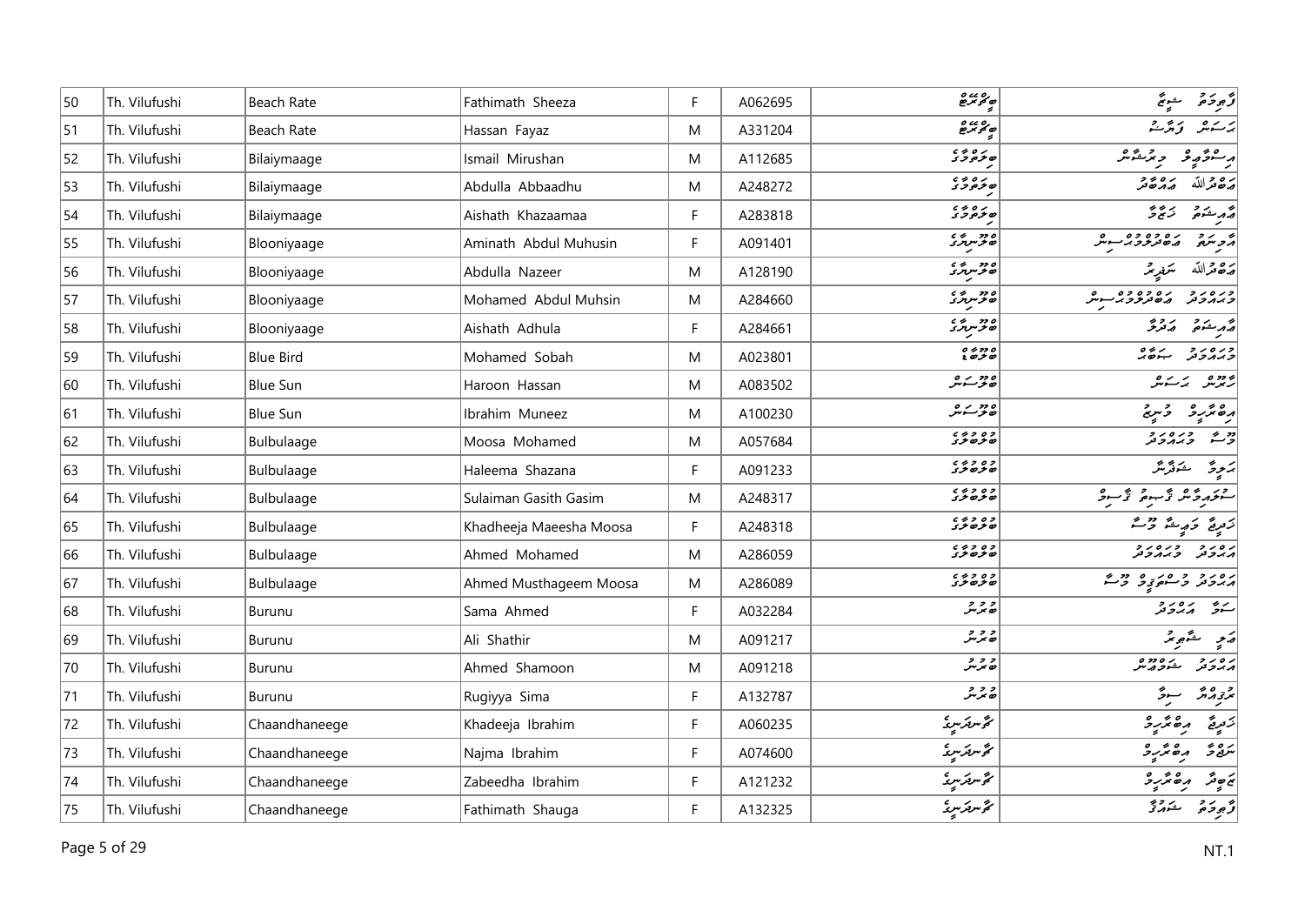| 76  | Th. Vilufushi | Chaandhaneege  | Ibrahim Shafeeq      | M  | A132936 | كۇستىرسىگە                             | ره <i>پر د</i> ه خوړ کړه<br>د <i>ه پر د</i> خوړ ځوړ د<br>د د د سندړنځه<br>حشكوتى |
|-----|---------------|----------------|----------------------|----|---------|----------------------------------------|----------------------------------------------------------------------------------|
| 77  | Th. Vilufushi | Chaandhaneege  | Mahmood Shafeeq      | M  | A330022 | كۇسرىرَسرىگە                           |                                                                                  |
| 78  | Th. Vilufushi | Chaandhaneege  | Dawood Shafeeq       | M  | A330023 | كۇسىترسرىگە                            | ر دور در دیگر میگردد.<br>محمد مردم میگردد که در میگردد                           |
| 79  | Th. Vilufushi | Chaandhaneege  | Ahmed Shafeeq        | M  | A330024 | ڭۇس <sub>ى</sub> ترس <sub>ى</sub> رىگە | رەرو شەرد                                                                        |
| 80  | Th. Vilufushi | Chaandhaneege  | Mariyathul Qibthiyya | F  | A360787 | كۇسرىرَ سرىر                           | י גבס סיפאת<br>באת אפיצו סיפאת                                                   |
| 81  | Th. Vilufushi | Chaandhaneege  | Ali Nahee Shafeeq    | M  | A360788 | ڭرىس <i>قرىب</i> رىگە                  | رَمِ عَرَبٍ حَدَوٍ تَرُ                                                          |
| 82  | Th. Vilufushi | Chanpaapoolge  | Moosa Fathik         | M  | A286105 | ر ه پروه ،<br>که سرو و د               | $\frac{1}{\frac{1}{\frac{1}{\sqrt{3}}} \cdot \frac{1}{\sqrt{3}}}$                |
| 83  | Th. Vilufushi | Dhilbahaaruge  | Adam Sarukhabeel     | M  | A091117 | و د بر و د<br>ترنون ر بر د             | وره خوزهو                                                                        |
| 84  | Th. Vilufushi | Dhilbahaaruge  | Usman Abdul Kareem   | M  | A091120 | و در ۶ و ۲<br>ترنژه رسمرد              | כפים גפים בסיגם                                                                  |
| 85  | Th. Vilufushi | Dhilsaadhuge   | Ismail Abil          | M  | A077949 | در ژگ شهر د                            | ر موڪ <sub>ھو</sub> گھو گھو گھو<br>جي گھو گھو گھو                                |
| 86  | Th. Vilufushi | Dhilsaadhuge   | Khadeeja Adila       | F. | A080614 | ور و شهر و پ                           |                                                                                  |
| 87  | Th. Vilufushi | Dhonveli       | Akhthar Rashaad      | M  | A125501 | مرعر عر                                | رەر دېرىگە                                                                       |
| 88  | Th. Vilufushi | Dhonveli       | Akram Rashad         | M  | A283744 | پره ۽<br> قرمترڪو م                    | أرەرە يرىشىر                                                                     |
| 89  | Th. Vilufushi | <b>Dhoores</b> | Ahmed Shiyam         | M  | A074972 | ود ۽ ه<br>تعريجه شک                    | رەر ئەشەر<br>مەركىر ئىس                                                          |
| 90  | Th. Vilufushi | <b>Dhoores</b> | Seeniyaz Ibrahim     | F  | A146403 | ود ۽ ه<br>تعريجه شک                    | سورين ده برره<br>در در ده برره<br>در شورين                                       |
| 91  | Th. Vilufushi | <b>Dhoores</b> | Moosa Shifaz         | M  | A152787 | دو ۽ ه                                 |                                                                                  |
| 92  | Th. Vilufushi | <b>Dhoores</b> | Zulaikha Shaheen     | F  | A152788 | ود ۽ ه                                 | ة <i>محمدة</i> المقرار                                                           |
| 93  | Th. Vilufushi | Dhunfinige     | Zeenath Zaki         | F  | A071365 | قريقربريح                              |                                                                                  |
| 94  | Th. Vilufushi | Dhunfinige     | Mohamed Zaki         | M  | A091279 | لترشد بير؟                             |                                                                                  |
| 95  | Th. Vilufushi | Dhunfinige     | Abid Mohamed         | M  | A091280 | قرینگر سرند                            | 2,012 2018                                                                       |
| 96  | Th. Vilufushi | Domy Goal      | Mariyam Sulaiman     | F  | A141039 | $\overline{\mathcal{Z}}$               | دەرە ئىزرۇش                                                                      |
| 97  | Th. Vilufushi | Dream          | Ali Afiz             | M  | A091555 | ه پرچ                                  | أتذبح المزوج                                                                     |
| 98  | Th. Vilufushi | Dream          | Aminath Wafa Wajeeh  | F  | A286705 | ه<br>٤ سرچ                             | أأرسم وأدعي                                                                      |
| 99  | Th. Vilufushi | Eheevaage      | Hawwa Abdulla        | F  | A085180 | ې په په<br>د کړې                       | بروء بره قرالله                                                                  |
| 100 | Th. Vilufushi | Eheevaage      | Rugiyya Asrara       | F  | A127989 | ې ره په<br>د                           | ىر شەتترىتر<br>حر <sub>ى</sub> مەرگە                                             |
| 101 | Th. Vilufushi | Endherimaage   | Mahmood Adam         | M  | A091663 | ې ه ډېر دي.<br>مرمر پر دي              | ره دو و ره<br>تربرو ترکرد                                                        |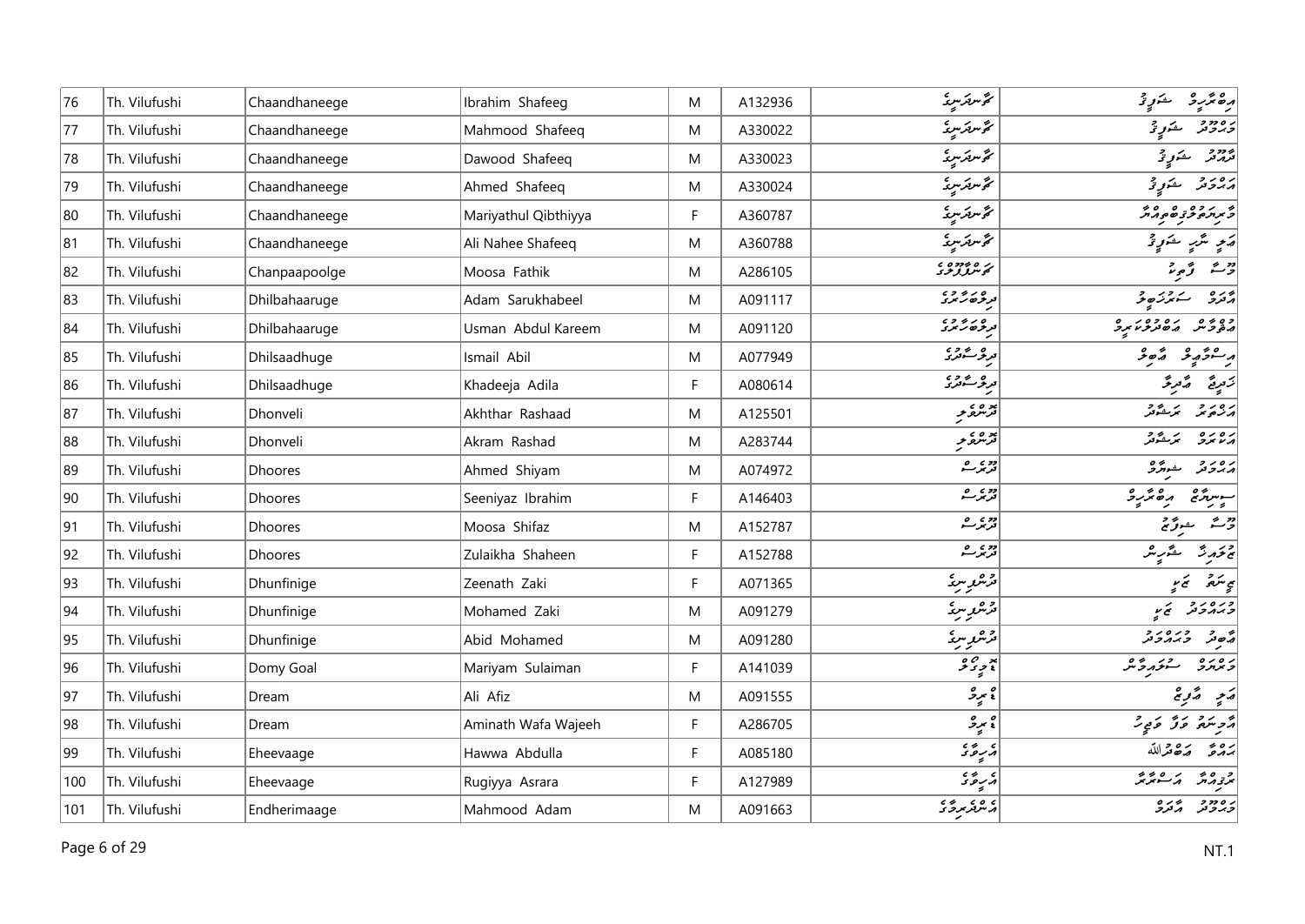| 102 | Th. Vilufushi | Endherimaage   | Fathimath Shaifaan Mahamood | F         | A248576 | پر مرکز برگری<br>  پر مرکز برگری            | و بالمحمد المعامل المعدد و المحمد المحمد المحمد المحمد المحمد المحمد المحمد المحمد المحمد المحمد الم                                                                                                                             |
|-----|---------------|----------------|-----------------------------|-----------|---------|---------------------------------------------|----------------------------------------------------------------------------------------------------------------------------------------------------------------------------------------------------------------------------------|
| 103 | Th. Vilufushi | Faalandhoshuge | Abdulla Fauzan              | M         | A091520 | ر د ه پر د د<br>تر تر سربر ر                | أرَّة مِّرَاللَّهُ وَرَجَّ مَرْ                                                                                                                                                                                                  |
| 104 | Th. Vilufushi | Fabric Villa   | Sana Shameem                | F         | A080621 | ۇ ھ <sub>ىرىم</sub> <sub>ھە</sub> ئە        | سَمَسٌ حَمَدٍ وَ                                                                                                                                                                                                                 |
| 105 | Th. Vilufushi | Fabric Villa   | Shahama Shameem             | F         | A080638 | ۇ ھ <sub>ىرىم</sub> <sub>مو</sub> مۇ        | خارصى التكافرو                                                                                                                                                                                                                   |
| 106 | Th. Vilufushi | Fabric Villa   | Ismail Haamy Ahmed          | M         | A159197 | ئۇھ بىر ن <sup>ى</sup> رىدۇ                 | ر 2,000 مجموعة 2,000 مراجعة المركزية المحمد المستخدم المستخدم المستخدم المستخدم المستخدم المستخدم المستخدم الم<br>المستخدم المستخدم المستخدم المستخدم المستخدم المستخدم المستخدم المستخدم المستخدم المستخدم المستخدم المستخدم ال |
| 107 | Th. Vilufushi | Fabric Villa   | Fathmath Faina Fauzee       | F         | A248491 | ۇ ھ <sub>ىرىم</sub> <sub>ھە</sub> ئە        | توجوخو ترمرشر ترمي                                                                                                                                                                                                               |
| 108 | Th. Vilufushi | Fabric Villa   | Hareez Ahmed Shameem        | M         | A248494 | ، ۋە برىئو ئە                               |                                                                                                                                                                                                                                  |
| 109 | Th. Vilufushi | Fabric Villa   | Mohamed Shameem             | M         | A286012 | ، ۋە برى <sub>نل</sub> و ئە                 | ورەرو ئىي و                                                                                                                                                                                                                      |
| 110 | Th. Vilufushi | Fabric Villa   | Ibrahim Fayyah Fauzy        | M         | A286018 | ئۇھىبرى <sub>م</sub> ئوقە                   | دە ئرىر زومۇ رو                                                                                                                                                                                                                  |
| 111 | Th. Vilufushi | Fabric Villa   | Mohamed Fayyaz Fauzy        | M         | A286019 | ئۇھىرى <sub>م</sub> ئوقە                    | ورەرو رەپر وردو<br>دىرمەدىر زمەر ئومىي                                                                                                                                                                                           |
| 112 | Th. Vilufushi | Fabric Villa   | Ismail Affan Mohamed        | M         | A286023 | ۇھ <sub>ىرىئ</sub> و ئ <sup>ۇ</sup>         | ת בינית בינים בינים בדי הרי בינים בינית בינית בינית בינית בינית בינית בינית בינית בינית בינית בינית בינית ביני<br>המודעים בינית בינית בינית בינית בינית בינית בינית בינית בינית בינית בינית בינית בינית בינית בינית בינית בינית  |
| 113 | Th. Vilufushi | Farima         | Fathina Ahmed Rasheed       | F         | A125431 | توموقر                                      |                                                                                                                                                                                                                                  |
| 114 | Th. Vilufushi | Fashuvimaage   | Nazeera Easa                | F         | A072405 | ۇ ئرە ئەتمى                                 | ۇ پەش مەدەر مەيدەر<br>كەن مەدەر مەيدەر<br>سۈپكى بېرىگە                                                                                                                                                                           |
| 115 | Th. Vilufushi | Fashuvimaage   | Rugiyya Nakhuda             | F         | A091298 | ۇ ئر <sub>ى</sub> ر پەر                     | ترة مركز مردير                                                                                                                                                                                                                   |
| 116 | Th. Vilufushi | Fashuvimaage   | Mohamed Nafiz               | M         | A091333 | د د په په<br>د تر <sub>کو</sub> ر د         | ورەر د شرقر                                                                                                                                                                                                                      |
| 117 | Th. Vilufushi | Fathangumaage  | Hawwa Zahira                | F         | A091485 | ر ر<br>تو <i>ه سر د</i> د                   | يَهُمْ مَسْ يَحْرِ بَدْ                                                                                                                                                                                                          |
| 118 | Th. Vilufushi | Feeroazuge     | Hussain Nizar               | M         | A041192 | و چ و ۽<br>پ <sub>ي</sub> تريج <sub>ک</sub> | 2 سەر شەرىپى بىرى<br>مەنبە                                                                                                                                                                                                       |
| 119 | Th. Vilufushi | Feeroazuge     | Abdulla Nizar               | M         | A054775 | د چ و ۽<br>پوسمبر                           | پردە قىراللە سىنج ئىر                                                                                                                                                                                                            |
| 120 | Th. Vilufushi | Feeroazuge     | Ismail Nizar                | M         | A058588 | رچ وي<br>نو پرېځ د                          | وستوقي وسيحم                                                                                                                                                                                                                     |
| 121 | Th. Vilufushi | Feeroazuge     | Hawwa Nizar                 | F         | A062720 | و چو د ۽<br>ويڏي ت                          | برەپچ<br>ستعجم                                                                                                                                                                                                                   |
| 122 | Th. Vilufushi | Feeroazuge     | Ali Nizar                   | ${\sf M}$ | A067743 | د ۶ د ه<br>نومندی د                         | أرشح المرتج تمر                                                                                                                                                                                                                  |
| 123 | Th. Vilufushi | Fehifarudhaage | Ibrahim Shaneez             | M         | A048646 | ۇرۇپرىدى<br>ئ                               | رەڭرۇ شېرى                                                                                                                                                                                                                       |
| 124 | Th. Vilufushi | Fehifarudhaage | Abdul Rahman Humaid         | ${\sf M}$ | A074975 | ۇرۇپرىدى                                    | גם כם גם כם כל כל<br>הם נקה בגבית הכתיב                                                                                                                                                                                          |
| 125 | Th. Vilufushi | Fehifarudhaage | Easa Hamdhan Rasheed        | M         | A075577 | ۇ <i>رۇ تر</i> ترى                          | ر شه بروژیر برخونر                                                                                                                                                                                                               |
| 126 | Th. Vilufushi | Fehifarudhaage | Khadeeja Humaida            | F         | A113655 | ې په د وي.<br>د برو ټروگرۍ                  | رَمِيعٌ برْدَومَّر                                                                                                                                                                                                               |
| 127 | Th. Vilufushi | Fehifarudhaage | Abdul Aleem Shahdheen       | ${\sf M}$ | A138501 | ۇرۇپرىژگە                                   | رە دەر دەستىق                                                                                                                                                                                                                    |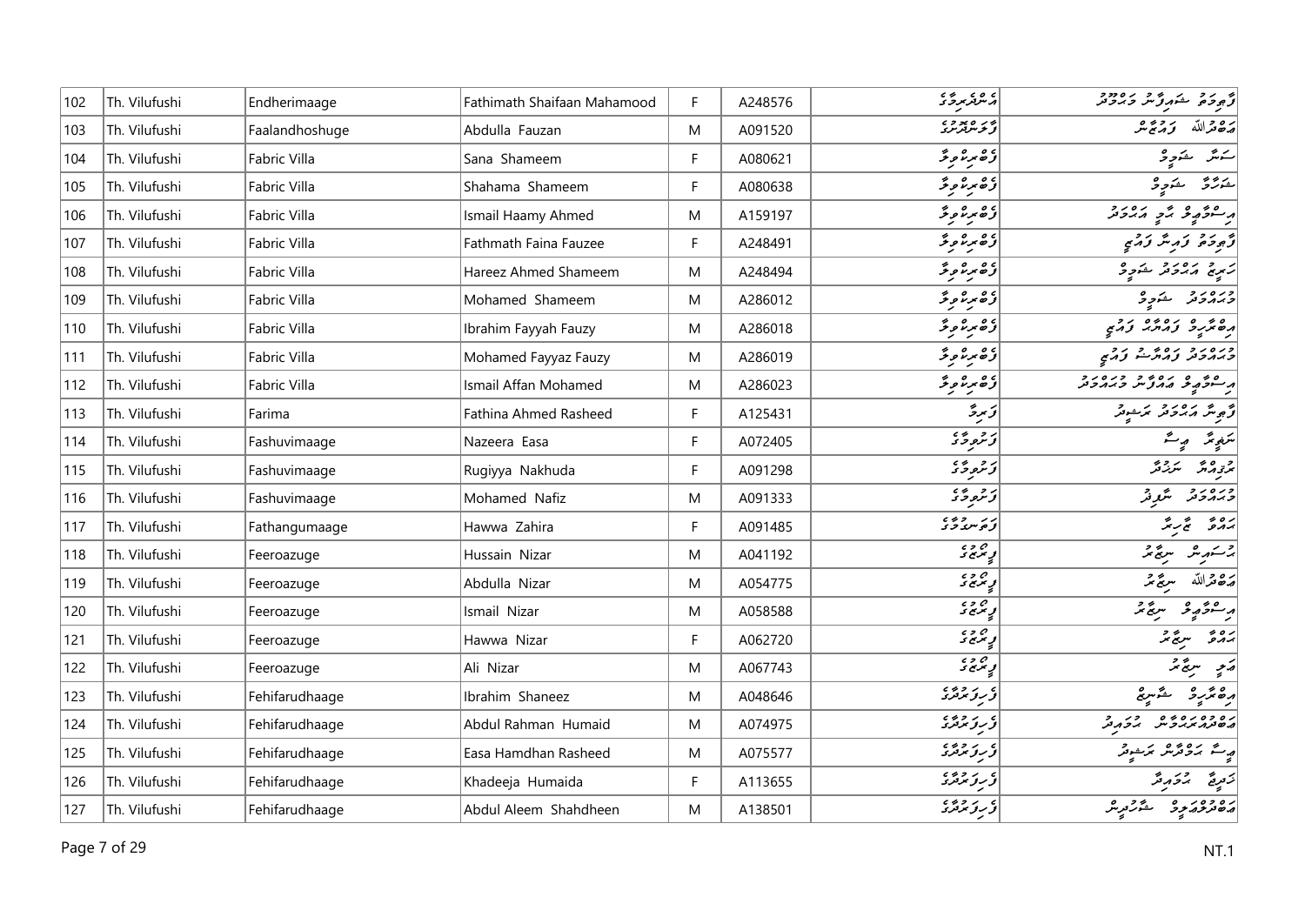| 128 | Th. Vilufushi | Fehifarudhaage | Reesham Riyaz             | $\mathsf F$ | A337954 | ا ئۇرى <i>ق چەتتى</i><br> ئۇرىق ئىرتى <i>گە</i> ت | سرور مشه<br>ا موسقہ ح<br>اسمبر میں<br>اسمبر |
|-----|---------------|----------------|---------------------------|-------------|---------|---------------------------------------------------|---------------------------------------------|
| 129 | Th. Vilufushi | Fehifarudhaage | Rausham Riyaz             | F           | A337956 | ۇرۇپرىدى                                          | برجمية                                      |
| 130 | Th. Vilufushi | Fehifarudhaage | Rashdhan Riyaz            | M           | A338010 | ۇرۇپرىژگە                                         | ىر شەقرىش بىر ئرگىشى                        |
| 131 | Th. Vilufushi | Fehivilla ge   | Thahumeena Mohamed        | F           | A054192 | ۇ رەپە ئەتى<br>تەرىپە ئى                          | ر و به دره د و در د                         |
| 132 | Th. Vilufushi | Fehivilla ge   | Mohamed Ibrahim           | M           | A076978 | ۇروڭۇ<br><u>سىرلىر</u>                            | כמחכת חסתיכ                                 |
| 133 | Th. Vilufushi | Fehivilla ge   | Ahmed Jaleel              | M           | A091176 | اء روڻوءَ<br>سرم                                  | پروتر کے پیگر                               |
| 134 | Th. Vilufushi | Fehivilla ge   | Jaleela Mohamed           | F           | A091278 | ى<br>تۈرۈپچە                                      | ړ د د د د د د د                             |
| 135 | Th. Vilufushi | Fehivilla ge   | Ali Ibrahim               | M           | A158892 | ى<br>تۈرۈپچە                                      | $5 - 20$                                    |
| 136 | Th. Vilufushi | Fehivilla ge   | Hawwa Jeena               | F           | A248285 | ې ر <sub>حو</sub> تو د                            | رەپچە سې                                    |
| 137 | Th. Vilufushi | Fendaage       | Zakariyya Ahmed           | M           | A091418 | ه ه و و د<br>توسيع د                              | בע ברי הפיב                                 |
| 138 | Th. Vilufushi | Fendaage       | Khadheeja Zunanath        | F           | A248380 | ه ه ۶ ه<br>و سره د                                | ئەرقى جائىرىدۇ                              |
| 139 | Th. Vilufushi | Fendaage       | Aminath Zoonath Zakariyya | F           | A248381 | ې ۵ پرې<br>تر مرغ ي                               | ת כית בית בין בי                            |
| 140 | Th. Vilufushi | Fendaage       | Fathimath Zaakiya         | F           | A284726 | ې و د ،<br>تر سره د                               | و مر د<br>پر<br>سي روگر                     |
| 141 | Th. Vilufushi | Fendaage       | Mariyam Zuha              | $\mathsf F$ | A284730 | ړ ه پر د<br>توسیع د                               | ر ه ر ه<br>د بربر د<br>ح تر<br>سم تر        |
| 142 | Th. Vilufushi | Fendaage       | Hawwa Zaaila              | F           | A284732 | ې و د ،<br>ز سره د                                | تج و پخه<br>ر ه بو<br>برگر                  |
| 143 | Th. Vilufushi | Fendaage       | Fathmath Muneefaa         | F           | A340637 | ه ه و د<br>و سره د                                | ۇ بور د<br>ۇ سرىگە                          |
| 144 | Th. Vilufushi | Feyruge        | Asiyath Ibthisam          | F           | A091340 | ړے و ،<br>تو سر ی                                 |                                             |
| 145 | Th. Vilufushi | Feyruge        | Rizna Ibrahim             | F           | A091408 | در و د<br>تو بو د                                 | برجيشر<br>ە ھەترىرى<br>برھەترىرى            |
| 146 | Th. Vilufushi | Feyruge        | Moosa Rafiu               | M           | A091409 | ړے و ،<br>تو سر ی                                 | ورميحه<br>بترور                             |
| 147 | Th. Vilufushi | Feyruge        | Ruqiyya Mubthasimaa       | $\mathsf F$ | A158718 | ړے و ،<br>تو سر ی                                 | وە پر دىگر<br>مەھەرسىز<br>بمرتجه مرهمر      |
| 148 | Th. Vilufushi | Feyruge        | Sanfa Thabassum           | $\mathsf F$ | A284704 | ړے و ،<br>تو سر ی                                 | سەمىر<br>بر بره وه<br>موخه پر سور           |
| 149 | Th. Vilufushi | Feyruge        | Fathimath Jeena Habeeb    | F           | A284705 | ړے و ،<br>تو سر ی                                 | ژوځو پېژبوه                                 |
| 150 | Th. Vilufushi | Feyruge        | Ibrahim Hubaib Habeeb     | M           | A319729 | ړ، و ،<br>تو بو ،                                 |                                             |
| 151 | Th. Vilufushi | Feyruge        | Khadheeja Basma Habeeb    | F           | A319731 | ړ، و ،<br>تو بو ،                                 | ر<br>زېږمنځ ځو شوه کړه ه                    |
| 152 | Th. Vilufushi | Finifaru       | Raeef Rauf                | M           | A091597 | و سوئر تر                                         | بئدوه<br>ر دده<br>بود تو                    |
| 153 | Th. Vilufushi | Finifaru       | Aishath Raufa             | F           | A091599 | و سوئر تر                                         | و دود.<br>مهر شوی بودو                      |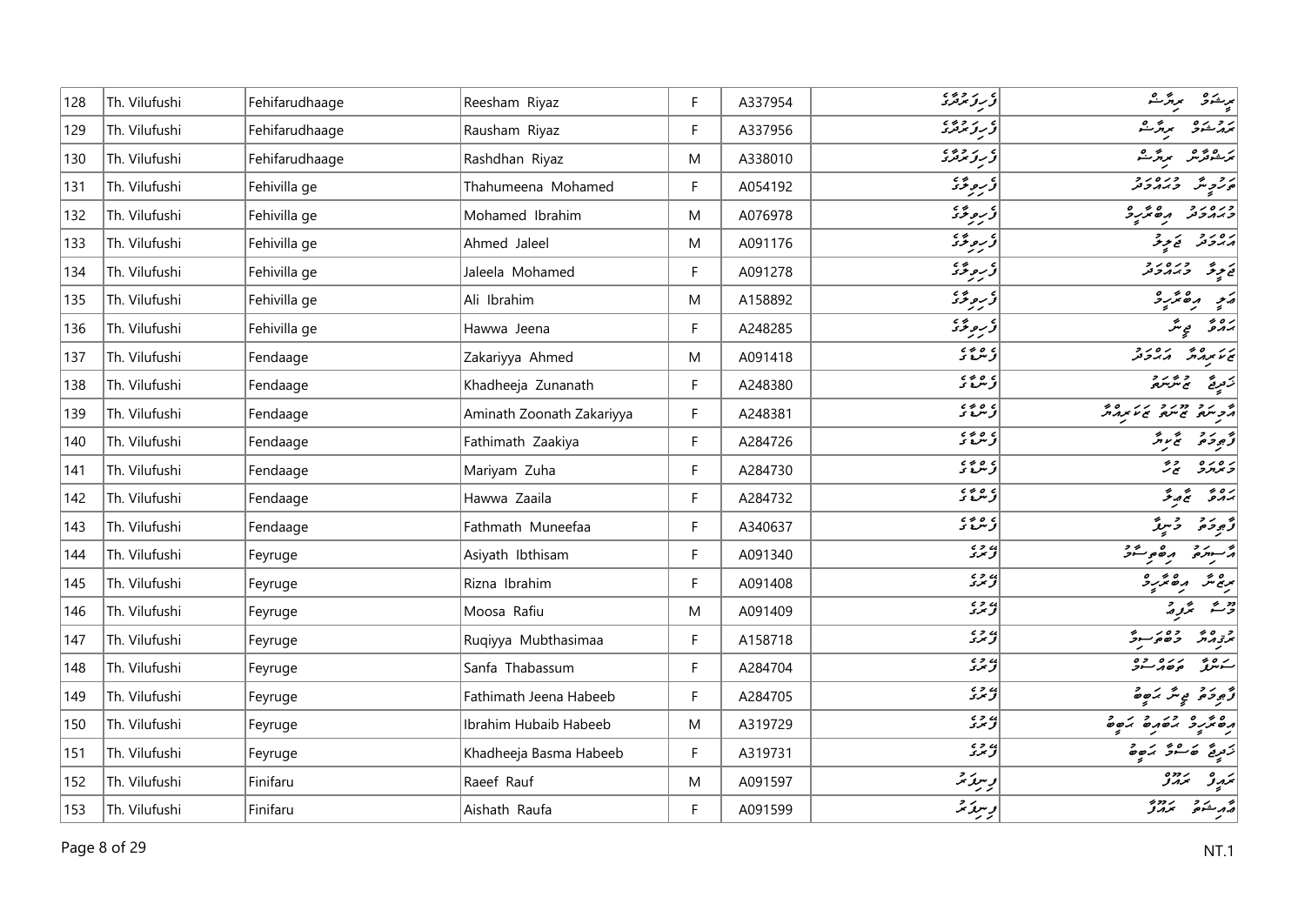| 154 | Th. Vilufushi | Finifaru            | Aminath Rana         | F  | A248294 | وسۇنم                              | ىرىتر<br>أرمز مترة                            |
|-----|---------------|---------------------|----------------------|----|---------|------------------------------------|-----------------------------------------------|
| 155 | Th. Vilufushi | Finifaru            | Yoosuf Raabiu        | M  | A284012 | و سوئړ تنر                         | دد حره<br>بڑھ پر                              |
| 156 | Th. Vilufushi | Finifaru            | Ali Rafiu            | M  | A284013 | و سرتر تر<br>سر                    | د پر برده.<br>مو                              |
| 157 | Th. Vilufushi | Finifaru            | Fathmath Raudha      | F. | A284016 | و سوتر تر                          | توجوحي<br>ر و بر<br>برد تر                    |
| 158 | Th. Vilufushi | Finifenmaage        | Ibrahim Naeem        | M  | A106132 | ر سرگە شر <i>د ؟</i>               | ە ھەترىرى<br>مەھىرىرى<br>سَمِيرة              |
| 159 | Th. Vilufushi | Finifenmaage        | Fathimath Shathira   | F  | A119826 | اربىر ئەھمىي                       | و دو ځويد                                     |
| 160 | Th. Vilufushi | Finihiyaage         | Waseema Abdul Hakeem | F  | A024098 | و سربر پر <sup>ی</sup><br>بر بر بر | ۇسۇ ئە<br>ره وه ر<br>په ۱۳۹۴ ک                |
| 161 | Th. Vilufushi | Finihiyaage         | Easa Zuhan           | M  | A091139 | و سربر پژی<br>بر بر بر             | ويستش ورمحين                                  |
| 162 | Th. Vilufushi | Finihiyaage         | Mariyam Zuhurath     | F  | A091270 | او مدر پروژه<br>گیسید              | ر ه ر ه<br>د بربر د<br>ح ح ر ح<br>سي مر بحر ح |
| 163 | Th. Vilufushi | Finimaage           | Ibrahim Shiyam       | M  | A060026 | وسرچي                              | شو پر ہ<br>ر<br>ەرھەترىر <sup>ى</sup>         |
| 164 | Th. Vilufushi | Finimaage           | Aminath Sharumeena   | F. | A154761 | وسردمى                             | و دو شورو ش                                   |
| 165 | Th. Vilufushi | Finimaage           | Mariyam Farueena     | F  | A286800 | وسردمى                             | وبره وتمهر                                    |
| 166 | Th. Vilufushi | Fithuroanuge        | Fathimath Hassan     | F  | A156274 | وه پرېږ                            | تورد بريدة                                    |
| 167 | Th. Vilufushi | <b>Flower House</b> | Ahmed Hassaan        | M  | A286712 | <i>و څر پر بر د</i> مه             | رەرو رەشتىر                                   |
| 168 | Th. Vilufushi | Flower Meed         | Ibrahim Shaheem      | M  | A044047 | ژځو <sub>تر چ</sub>                | رەندىرو خىرو<br>رەندىرو خىرو                  |
| 169 | Th. Vilufushi | <b>Flower Meed</b>  | Ali Suneez           | M  | A091630 | ژۇغە بىر ي                         |                                               |
| 170 | Th. Vilufushi | <b>Flower Meed</b>  | Mohamed Shafaz       | M  | A138303 | ژېڅو سرچ ؟                         | وره رو د دره ۵<br><i>وبر د در کشو</i> رځ      |
| 171 | Th. Vilufushi | <b>Flower Meed</b>  | Fathimath Shivaazaa  | F. | A286383 | ژځو مرح ؟                          | توجوحتم شوقدمج                                |
| 172 | Th. Vilufushi | Foolhumaage         | Khadheeja Vajaha     | F  | A248390 | دد د د »<br>تو تر د                | زَمِرِيحٌ وَمَحٌرٌ                            |
| 173 | Th. Vilufushi | Fulidhooge          | Haleema Abdulla      | F  | A091251 | وتوفرد                             | بَعِيقٌ مَهْ قَدَاللّهَ                       |
| 174 | Th. Vilufushi | Fulidhooge          | Suhaila Ahmed        | F  | A091252 | د دد ،<br>تو و تر د                | لتركير ومردد                                  |
| 175 | Th. Vilufushi | Fulidhooge          | Sakhu Abdulla        | M  | A091253 | د دد ،<br>توموترو                  | ثَرْ مَةَ مِّاللَّه                           |
| 176 | Th. Vilufushi | Fulidhooge          | Aishath Abdulla      | F  | A091254 | د دور<br>توموترد                   | صمر منحمر صكره تمرالله                        |
| 177 | Th. Vilufushi | Fulidhooge          | Aishath Imlaa        | F  | A284255 | و وده<br>تر و در                   |                                               |
| 178 | Th. Vilufushi | Gahaa               | Ibrahim Shadeen      | M  | A091593 | $\overline{\mathcal{Z}}$           |                                               |
| 179 | Th. Vilufushi | Gandhakoalhimaage   | Sanfa Niuma          | F. | A052847 | ر سرچ وي.<br>د سرچر توڅ د          |                                               |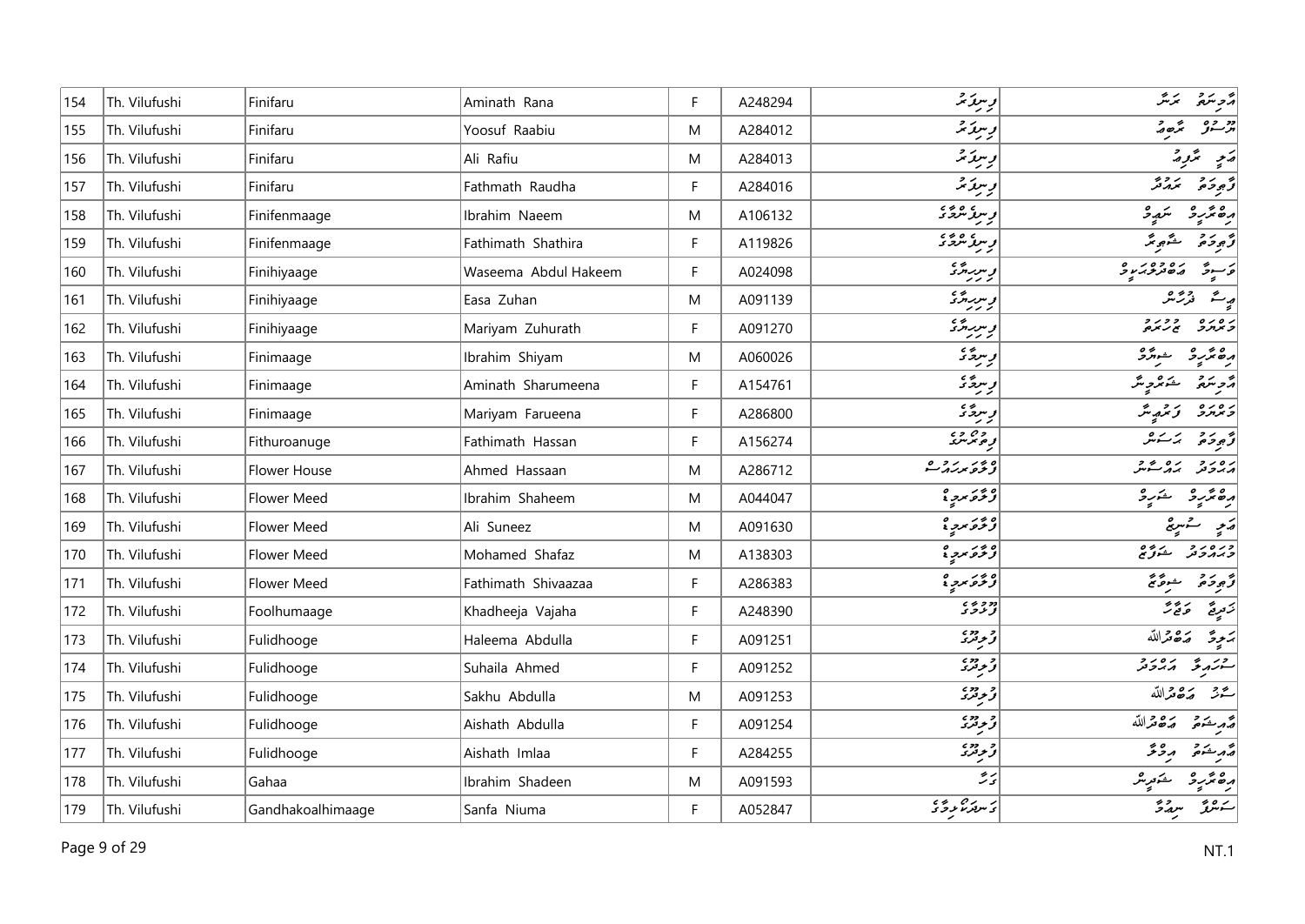| 180 | Th. Vilufushi | Gandhakoalhimaage    | Mohamed Saidh Sheereen  | M           | A248331 | <br>  ئەستىرىنا بىر ئى                                            | ورەرو شەرىر جەيدىر                                                      |
|-----|---------------|----------------------|-------------------------|-------------|---------|-------------------------------------------------------------------|-------------------------------------------------------------------------|
| 181 | Th. Vilufushi | Glucose ge           | Ahmed Ali               | M           | A090036 |                                                                   | پرورو کرم                                                               |
| 182 | Th. Vilufushi | Golden House         | Fathimath Habeeba       | F           | A091524 | ەرەرەرە<br><mark>ئىسىزىر ش</mark> ىر                              | ا تو پر د<br>برَحوَّةٌ                                                  |
| 183 | Th. Vilufushi | Golden House         | Rugiyya Hussain         | F           | A091525 | ە يە يە يەر دەر<br>ئى يەنبەر ئەس                                  | جر سەمە بىر<br>ىر تو ەر ئىر                                             |
| 184 | Th. Vilufushi | Golden House         | Shifaau Mohamed         | F           | A126129 | ە ە ر ەر د مە                                                     | شوقر <i>۾</i><br>و رە ر د<br>تر پر تر تر                                |
| 185 | Th. Vilufushi | Golden House         | Khadheeja Shuhuraa      | F           | A286613 | ە ە رەر دە<br>ئەمەنگەرگە                                          | تزويعً = سقور مرَّ                                                      |
| 186 | Th. Vilufushi | Golden House         | Mohamed Afgah Ismail    | M           | A350898 | ە مەم مەم دە<br><mark>ئى</mark> رى ئىرىركەت                       | ورەرو رەرو مرتگوگو                                                      |
| 187 | Th. Vilufushi | Golden House         | Ahmed Afsah Ismail      | M           | A350899 | ە يە يەر دەر<br>ئەمەندىن مەركىسى                                  | גפנק גם גב גם בקב                                                       |
| 188 | Th. Vilufushi | Golden Light         | Ali Saleem Ibrahim      | M           | A091559 | جوءِ عر <i>وب</i> ر ۾                                             | ړنې خوږې ره ټرېږ                                                        |
| 189 | Th. Vilufushi | Golden Light         | Sanfa Azra              | F           | A284991 | م وي عر <sub>ج مر</sub> بع<br> -<br> -                            | ستاندي پر پرچ                                                           |
| 190 | Th. Vilufushi | <b>Green House</b>   | Suhana Abdul Rasheed    | F           | A049418 | ا پې پېړۍ د مخلکې له د مخلکې لري.<br>انو سپه پېړۍ مخلکې           | روم ده ده وه د رود.<br>سارس می فرم مرشونر                               |
| 191 | Th. Vilufushi | Green House          | Shazra Abdul Rasheed    | F           | A049420 | پی پی پر پر جات<br>  پی پی پی پر پر جات                           | ره ده در ۲۵۶۵ در در در در در استانتر کند.<br>مشویم کار اور هم کار موسیق |
| 192 | Th. Vilufushi | Green House          | Mariyam Shafia          | F           | A055399 | اءِ <sub>موس</sub> ور جا<br>ا <sub>نح</sub> موس <sup>و</sup> ر جا | و ورو ځوړ                                                               |
| 193 | Th. Vilufushi | <b>Gulabee Villa</b> | Mohamed Rameez          | M           | A098380 | <br>  ئەقرە موقر                                                  | و رە ر د<br>تر پر تر تر<br>بمردع                                        |
| 194 | Th. Vilufushi | <b>Gulabee Villa</b> | Fathimath Mizna         | F           | A141376 | ۇ ئۇھ <sub>ا</sub> بو ئە                                          | أزَّوِدَهُ دِجْتُر                                                      |
| 195 | Th. Vilufushi | Gulabee Villa        | Aishath Razma           | F           | A286809 | د ژ <sub>ھ</sub> و ژ                                              | و ده ده و ده د                                                          |
| 196 | Th. Vilufushi | Gulabee Villa        | Yoosuf Rameez           | M           | A286811 | دځوه دځه                                                          | دد و ه<br>در سور<br>بمرجع                                               |
| 197 | Th. Vilufushi | Gulfaamge            | Adam Rafeeu             | M           | A075013 | و ه و ه ه ،<br>د <del>و</del> تو <del>و</del> د                   | پە تەرە<br>مەنىرى<br>بمروج                                              |
| 198 | Th. Vilufushi | Gulfaamge            | Hawwa Ali               | E           | A091327 |                                                                   | رەپچ<br>رځ په                                                           |
| 199 | Th. Vilufushi | Gulfaamge            | Ahmed Ali               | M           | A091328 | وه پ <sup>ر</sup> ه بر<br>د <del>و</del> تو و د                   | أزور وسيمج                                                              |
| 200 | Th. Vilufushi | Gulfaamge            | Hassan Rafeeu           | M           | A248338 | وه و ه ه ،<br>  <mark>د نرت</mark> ر و د                          | يُرْسَدُ اللَّهُ اللَّهُ عَلَيْهِ مِنْ                                  |
| 201 | Th. Vilufushi | Gulfaamge            | AISHATH RAMEESHA RAFEEU | $\mathsf F$ | A248340 | وه پره د<br>د <del>و</del> نو و د                                 | أَمَّ مِنْ مَوَ مِنْ مَرْبِهِ مِنْ                                      |
| 202 | Th. Vilufushi | Gulfaamge            | Fathmath Ruhsha Rafeeu  | F           | A248342 | وه پره ،<br>د <del>و</del> نو <del>و</del> د                      | ژُودو در شه ټرړ                                                         |
| 203 | Th. Vilufushi | Gulfaamge            | Mahmood Rafeeu          | M           | A286296 | د ه و ه ه ،<br>د ترتر تر د                                        | د ۱۶۵۵ مرکز د                                                           |
| 204 | Th. Vilufushi | Gulfaamge            | Mohamed Razeen Rafeeu   | M           | A286309 | وه پ <sup>ر</sup> ه پ<br><sub>ک</sub> نوتو تر <sub>ک</sub>        | ورورو تريم الله المعلم الملام                                           |
| 205 | Th. Vilufushi | Gulshankinaaraa      | Haleemath Saudiyya      | F.          | A064971 | <mark>ۇۋشەھرىيە ئىرىگە</mark>                                     | أروح مستمده والمحمد                                                     |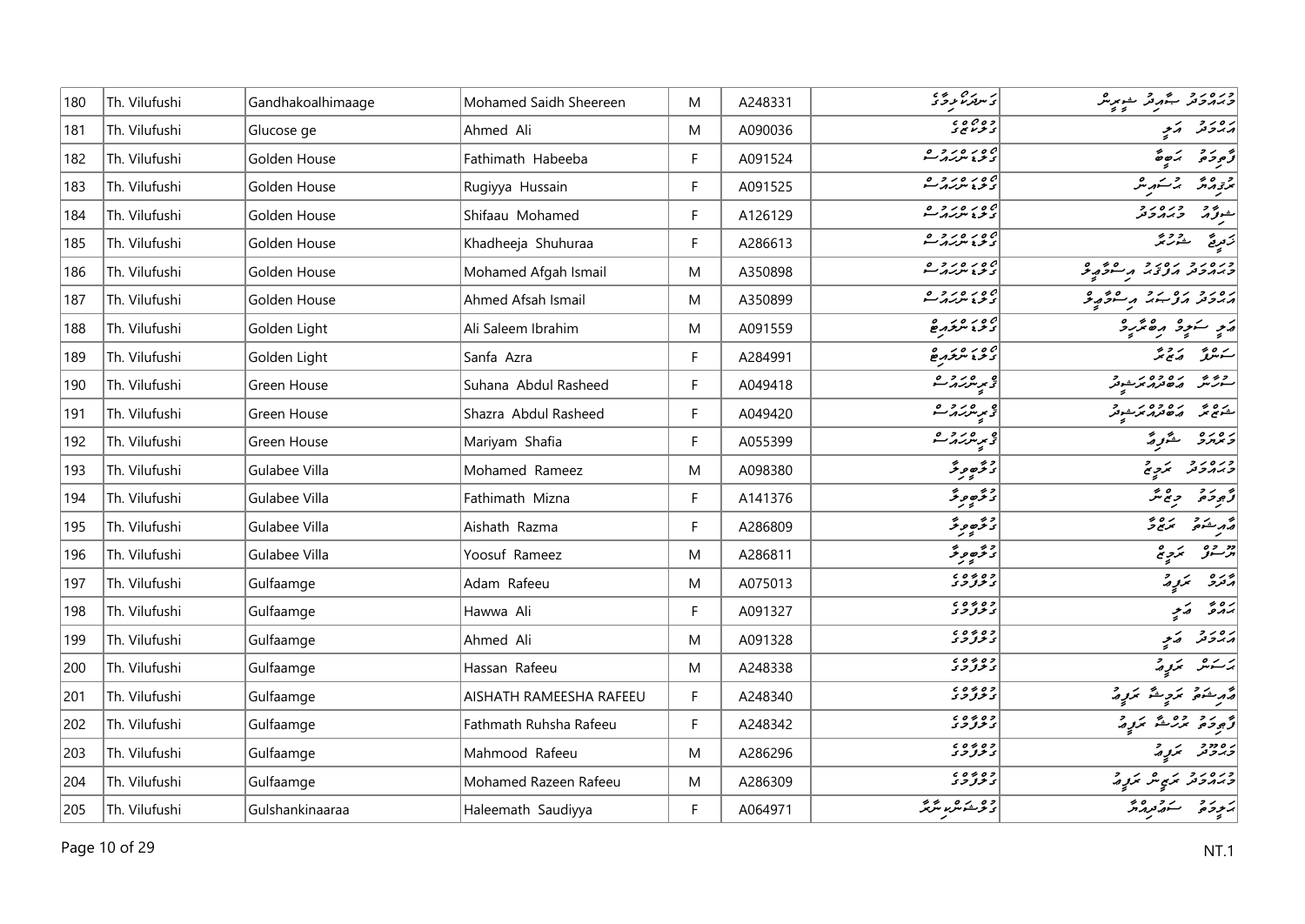| 206 | Th. Vilufushi | Gulshankinaaraa | Shaheema Abdul Gadir  | F           | A163047 | د و ځه شر <sub>مو</sub> شریگه                                                                                     | شرر ده ده وروس<br>شرر ماه مروس و                |
|-----|---------------|-----------------|-----------------------|-------------|---------|-------------------------------------------------------------------------------------------------------------------|-------------------------------------------------|
| 207 | Th. Vilufushi | Gulshankinaaraa | Dhiyaana Abdul Qadhir | $\mathsf F$ | A285998 | <br>  ئەقرىئەنلىرىدىگە                                                                                            |                                                 |
| 208 | Th. Vilufushi | Haivakaruge     | Fathimath Niswath     | F           | A091345 | ئەرەكتىمى<br>                                                                                                     |                                                 |
| 209 | Th. Vilufushi | Handhuvareege   | Ahmed Shafraz         | M           | A091452 | ر سر پر کار پاکستان کردند<br>مسیر کار کار کار کار کردن کردن کار کردن کردن کردن کردن کردن کردن کار کردن کار کردن ک | ره رو دره ده<br>درونر شور پرچ                   |
| 210 | Th. Vilufushi | Handhuvareege   | Mariyam Shamma        | F           | A248586 | ر سرچر <sub>کار ک</sub> ے                                                                                         | ے شریحہ<br>ر ه ر ه<br><del>د</del> بربرگر       |
| 211 | Th. Vilufushi | Happy Villa     | Sathiu Sulaiman       | M           | A286031 | ر<br>روپوټر                                                                                                       | سەخەر ۋىتر<br>ستهجره                            |
| 212 | Th. Vilufushi | Happy Villa     | Mohamed Saamih        | M           | A286035 | ر و و د                                                                                                           | ورەرو ئور                                       |
| 213 | Th. Vilufushi | Havaasa         | Aishath Shifzana      | F           | A097808 | ر پۇشە                                                                                                            | ۇرمۇق سۆزىتى                                    |
| 214 | Th. Vilufushi | Haveereege      | Sulaiman Fathuhy      | M           | A049379 | ر<br>سره بېرنه                                                                                                    | لتؤرثه زوبر                                     |
| 215 | Th. Vilufushi | Haveereege      | Hammaadh Sulaiman     | M           | A248521 | ر<br>سره مورد<br>سر                                                                                               | , 220 - 27 בי 20<br>גוגריג הבגבית               |
| 216 | Th. Vilufushi | Haveereenaaz    | Shareefa Ibrahim      | F           | A057314 | ائەھ بىرىتىقى<br>كەنسىيە                                                                                          | دە ئەرد<br>اڪسمبرڙ<br>ح                         |
| 217 | Th. Vilufushi | Hazaaru Villa   | Easa Shuhan           | M           | A091188 | ئەنچ ئۆرۈڭە                                                                                                       | ر گە ئىش ئىرگىر                                 |
| 218 | Th. Vilufushi | Hazaaru Villa   | Hussain Siyan         | M           | A091189 | ئەنچ ئىزىرىگە                                                                                                     | جر سکھر میں سورشر<br>مرید میں مسیر              |
| 219 | Th. Vilufushi | Hazaaru Villa   | Aminath Sheeneez      | $\mathsf F$ | A146449 | ر پ <sub>ر چم</sub> و پژ                                                                                          |                                                 |
| 220 | Th. Vilufushi | Hazaarumaage    | Ahmed Aqeel           | M           | A091347 | ر ۶ و ۶ ی<br>رسخ مرو ی                                                                                            | أرور و المتحفظ                                  |
| 221 | Th. Vilufushi | Hazaarumaage    | Moonisa Ali           | F           | A091348 | ر پر و پر ی<br>ربح بور <del></del> و                                                                              | در سر گ<br>حس<br>$\frac{1}{2}$                  |
| 222 | Th. Vilufushi | Heenaage        | Dr. Khadheeja Abdulla | F           | A062447 | ر پېژند<br>ئو                                                                                                     | ، مَسِيعٌ صَ <b>صَحْر</b> اللّه                 |
| 223 | Th. Vilufushi | Heenaage        | Fathimath Sofa        | F           | A090079 | ر پٿري<br>په                                                                                                      | ۇۋۇۋە بىۇ                                       |
| 224 | Th. Vilufushi | Heenaage        | Naseera Moosa         | F           | A090080 | ر پڻري<br>پر                                                                                                      | حز مشر<br>ىئەسىزىتى<br>ئ                        |
| 225 | Th. Vilufushi | Heenaage        | Mariyam Shadeena      | F           | A104121 | ر پٿري<br>په                                                                                                      | ر ه ر ه<br>د بربرگ<br>شەكىرىىگر                 |
| 226 | Th. Vilufushi | Heenaamaage     | Sidneen Moosa         | M           | A059832 | رېتر <del>د</del> ی                                                                                               | سىتر سەر بەر مەسىر<br>مەسىر                     |
| 227 | Th. Vilufushi | Hijree          | Ali Ahmed             | M           | A049651 | رقع مړ                                                                                                            | أقهم المردور                                    |
| 228 | Th. Vilufushi | Hirundhuge      | Siththi Ibrahim       | F           | A091468 | ر تر سرچري                                                                                                        |                                                 |
| 229 | Th. Vilufushi | Hithahfinivaage | Fathimath Ibrahim     | F           | A027522 | ىرە ئىرو بىرە ئى                                                                                                  | ە ھەمرىر 2<br>برھىمرىر 3<br>و پر د<br>ترجو پر پ |
| 230 | Th. Vilufushi | Hiyaleege       | Abdulla Mahir         | M           | A048033 | رېزېږ <sup>ي</sup>                                                                                                | <mark>برە ت</mark> راللە<br>د سرچ<br>ر          |
| 231 | Th. Vilufushi | Hiyaleege       | Hassan Adam           | M           | A056363 | رېزىپە <sup>ي</sup>                                                                                               | برَسكان الركارة                                 |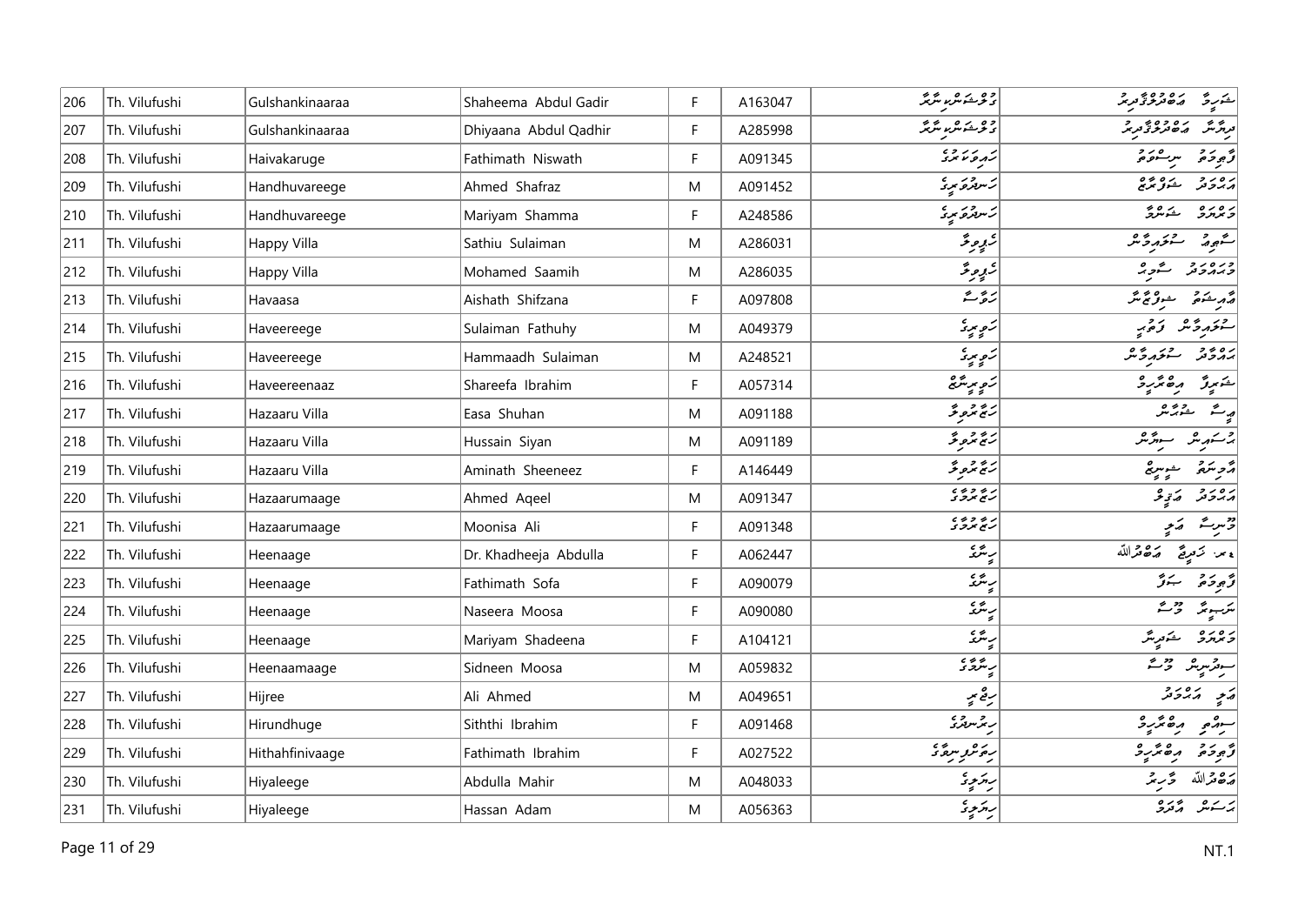| 232 | Th. Vilufushi | Hiyaleege     | Salma Adam         | F  | A063378 | رېزېږ <sup>ي</sup><br>م             | پەر ە<br>مەنىرى<br>سەۋۋ                            |
|-----|---------------|---------------|--------------------|----|---------|-------------------------------------|----------------------------------------------------|
| 233 | Th. Vilufushi | Hiyaleege     | Mahmood Niyaz      | M  | A068652 | رېزىپە<br>بە                        | ر ٥ دو و<br>تر بر تر تر<br>سرچرم                   |
| 234 | Th. Vilufushi | Hiyaleege     | Usman Khuzam       | M  | A091202 | رېزىپە<br>بە                        | ج ج ح<br>نريخ حر<br>و ه و مه<br>مرغ مگر            |
| 235 | Th. Vilufushi | Hiyaleege     | Khadheeja Suiza    | F  | A286039 | رېزون <sub>ځ</sub>                  | تر ورقع<br> <br>ستهريخ                             |
| 236 | Th. Vilufushi | Hiyaleege     | Mohamed Maddah     | M  | A286041 | ىرەترىپى<br>مەسىر                   | و رە ر د<br>تر پر تر تر<br>ر ه و <i>و</i>          |
| 237 | Th. Vilufushi | Hiyaleege     | Haleemath Shaniya  | F  | A286042 | ىر پىرىمى<br>مە                     | يَدِدَهُ شَمْسِرٌ                                  |
| 238 | Th. Vilufushi | Hiyaleege     | Hawwa Subuhaa      | F. | A286044 | رېزىپە <sup>ي</sup>                 | برەپچ<br>سنھڻ                                      |
| 239 | Th. Vilufushi | Hiyaleege     | Mannah Mahir       | M  | A286045 | رېزونه<br>ر                         | ىر مەر <i>بۇر</i><br>ۇرىر                          |
| 240 | Th. Vilufushi | Hiyaleege     | Khadheeja Shaha    | F  | A286048 | رېزونه                              | كَامِيعٌ الشكل<br>الكاملي<br>أمام هام الشكل المحمد |
| 241 | Th. Vilufushi | Hiyaleege     | Hawwa Shahiyya     | F  | A348955 | رېزىپە<br>بە                        |                                                    |
| 242 | Th. Vilufushi | Hulhaguhiyaa  | Hussain Inaas      | M  | A091362 | ژ ژ ژ بر پژ                         | يز سەر شەھر بە ئەرسىگە                             |
| 243 | Th. Vilufushi | Hulhaguhiyaa  | Mahmood Areef      | M  | A091363 | حەر جە بەر<br>سىرىمە بەر            | دەددو رىدۇ                                         |
| 244 | Th. Vilufushi | Hulhaguhiyaa  | Ali Ibrahim        | M  | A091657 | ور و به پژ<br>رندې <sub>مر</sub> مر |                                                    |
| 245 | Th. Vilufushi | Hulhaguhiyaa  | Adheeba Ali        | F  | A286926 | د ر د در<br>رند د برگ               | ړ تورځ د کړې                                       |
| 246 | Th. Vilufushi | Husnuheenaage | Ibrahim Hilmy      | M  | A002235 | ر مەيرى <sub>ر بىرى</sub><br>ئ      |                                                    |
| 247 | Th. Vilufushi | Husnuheenaage | Aishath Ilhama     | F  | A091433 | <mark>ر مەش<sub>رىپ</sub>ىدى</mark> | د مر شو د<br>بروزة                                 |
| 248 | Th. Vilufushi | Husnuheenaage | Fathimath Muhusina | F  | A091434 | <br> ز__ئىترىپەتتى                  | أو برو ووسير                                       |
| 249 | Th. Vilufushi | Huvandhumaage | Zuhuriyya Muneer   | F. | A009690 | و ر په وه د<br>رو سربرو د           | د سرپر<br>ב 2 <sub>محر</sub> و پژ                  |
| 250 | Th. Vilufushi | Huvandhumaage | Ibrahim Nabeel     | M  | A073003 | و ر په ده د<br>رو سربرو د           | دەندە<br>سرَھ پُر                                  |
| 251 | Th. Vilufushi | Iramaage      | Gasim Adam         | M  | A033066 | وبردي                               | $rac{2}{\sqrt{2}}$<br>پە رە<br>مەنىرى              |
| 252 | Th. Vilufushi | Iramaage      | Sobeeha Adam       | F  | A146933 | وبردء                               | بنوپژ<br>پور ہ<br>مرکزو                            |
| 253 | Th. Vilufushi | Iramaage      | Aminath Zidhuna    | F  | A159348 | د پرځ                               | أأرجب المتعرفة والمحمد وترتثر                      |
| 254 | Th. Vilufushi | Iramaage      | Moosa Musthafa     | M  | A159716 | ويخردي                              | دو وره دو                                          |
| 255 | Th. Vilufushi | Iramaage      | Musthafa Adam      | M  | A160550 | د بر د ،<br>د برد د                 | د مرد و<br>پور ہ<br>مرکزو                          |
| 256 | Th. Vilufushi | Iramaage      | Fathmath Mafaza    | F. | A248217 | <br>  مر برد و                      | ۇپروچە دۇنج                                        |
| 257 | Th. Vilufushi | Iramaage      | Muhammadh Musthafa | M  | A257125 | ويخردي                              | ورەرو وەرد<br>جەيرونى ۋىبىيى                       |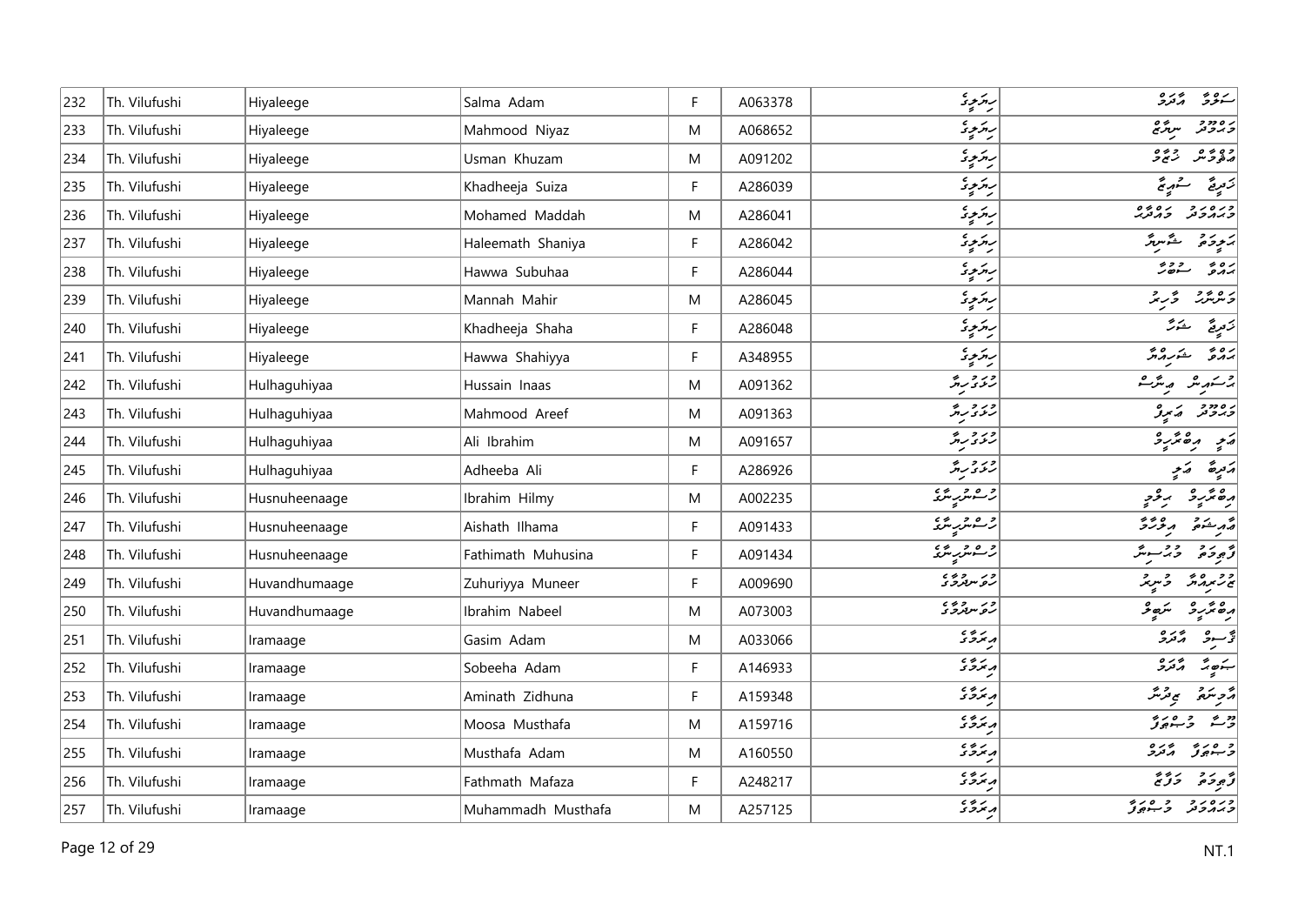| 258 | Th. Vilufushi | Iru Asseyri   | Sazeem Ibrahim         | M  | A091546 | و بره ده عمیر                                  | ە ھەترىرى<br>برھەترىرى<br>سەپچ                                                                                                                                                                                                 |
|-----|---------------|---------------|------------------------|----|---------|------------------------------------------------|--------------------------------------------------------------------------------------------------------------------------------------------------------------------------------------------------------------------------------|
| 259 | Th. Vilufushi | Irumatheege   | Adam Sajid             | M  | A075069 | ېر بر دې<br>بر بر دې                           | ر ده<br>مرگ<br>ر گھوتر                                                                                                                                                                                                         |
| 260 | Th. Vilufushi | Irumatheege   | Hassan Inaz            | M  | A130583 | ېر بر دې<br>بر بر دې                           | برسەيىتە<br>وبترج                                                                                                                                                                                                              |
| 261 | Th. Vilufushi | Iruvaige      | Usman Naseer           | M  | A001943 | وبرة وبح                                       | ە مەم بىر<br>مەمۇرىس<br>ىئەسىرىمە                                                                                                                                                                                              |
| 262 | Th. Vilufushi | Iruvaige      | Rugiyya                | F  | A042601 | وبرء                                           | برتومهم                                                                                                                                                                                                                        |
| 263 | Th. Vilufushi | Iruvaige      | Zulaikha Manike        | F  | A071369 | وبرءره                                         | چ ځرمر تر څرمر ځ<br>م                                                                                                                                                                                                          |
| 264 | Th. Vilufushi | Iruvaige      | Mariyath Minha Hussain | F  | A248306 | و برځ در ځ                                     | وتمريزه وترو ومسرير                                                                                                                                                                                                            |
| 265 | Th. Vilufushi | Iruvaige      | Aminath Mushla Moosa   | F  | A248387 | وبرء                                           | $\begin{array}{cc} 2 & 2 & 2 & 3 \ 2 & 3 & 3 & 3 \ \end{array}$                                                                                                                                                                |
| 266 | Th. Vilufushi | Iruvaige      | Aishath                | F. | A284175 | وبرځ د ځ                                       | و مر در در<br>مرگه مر                                                                                                                                                                                                          |
| 267 | Th. Vilufushi | Iruvaige      | Mohamed Zaidhan        | M  | A346153 | وبرءرء                                         | ورەرو ئەرىرىر                                                                                                                                                                                                                  |
| 268 | Th. Vilufushi | Iruvaige      | Ibrahim Zahuraan       | M  | A346159 | بر ترکو بر می                                  | - 222 222                                                                                                                                                                                                                      |
| 269 | Th. Vilufushi | Jahaamugurige | Mahmood Ziyad          | M  | A044932 | ر ۶ و و<br>ق رو و مرد                          | ג ס דב ב<br>פגב בר ה איניינג                                                                                                                                                                                                   |
| 270 | Th. Vilufushi | Janbuge       | Mahmood Zameem         | M  | A091344 | ر ۵ ۶ ء<br>قع سر <i>ھ ی</i>                    | במכני הפל                                                                                                                                                                                                                      |
| 271 | Th. Vilufushi | Janbuge       | Ibrahim Afeef          | M  | A091448 | ر ه و ء<br>قع سرگان و                          | أرە ئۆر ئەرو                                                                                                                                                                                                                   |
| 272 | Th. Vilufushi | Kaamineege    | Rugiyya Ahmed          | F  | A091179 | مٌ حرسو <sup>ي</sup><br>س                      | ב פי גפגב                                                                                                                                                                                                                      |
| 273 | Th. Vilufushi | Kanbilige     | Hassan Adam            | M  | A091454 | ر<br>ماسھوی                                    | پرستمبر محمد محمد حر                                                                                                                                                                                                           |
| 274 | Th. Vilufushi | Kandunooge    | Hoodh Sajid            | M  | A091649 | ر دوه د<br>ما سره سرد                          | اردو گ <sub>و</sub> تونر                                                                                                                                                                                                       |
| 275 | Th. Vilufushi | Kandunooge    | Mohamed Sayyaf         | M  | A287077 | ر دوه<br>با سره سرد                            | ورەرو رەپەو<br><i>دىد</i> ىرى سەيرىرى                                                                                                                                                                                          |
| 276 | Th. Vilufushi | Karankaage    | Ahmed Shimal           | M  | A067706 | ر ر ه و د ،<br>ما بر سرد د                     | رەر ئىرگە<br>مەركىر ئىرگە                                                                                                                                                                                                      |
| 277 | Th. Vilufushi | Karankaage    | Abdul Rahman Suhaib    | M  | A091239 | ر ره و د ،<br>ما <del>ب</del> رمبر <i>دا</i> د | גם כסגם מם כבר כ                                                                                                                                                                                                               |
| 278 | Th. Vilufushi | Karankaage    | Abdul Razzag Ali       | M  | A091259 | ر رەپەر<br>مايىرىنزىرى                         | גם כם גם שב בית.<br>השינו מגיש בית.                                                                                                                                                                                            |
| 279 | Th. Vilufushi | Karankaage    | Hamidha Ahmed          | F  | A091260 | ر ر ه و د ،<br>ما <del>ب</del> رس د د          | أترجع أتروجع                                                                                                                                                                                                                   |
| 280 | Th. Vilufushi | Karankaage    | Fathimath Shaja aa     | F  | A124913 | ر ره ۶۵<br>ما بر مرما د                        | و من المستوفية المستوفية المستوفية المستوفية المستوفية المستوفية المستوفية المستوفية المستوفية المستوفية المستوفية المستوفية المستوفية المستوفية المستوفية المستوفية المستوفية المستوفية المستوفية المستوفية المستوفية المستوف |
| 281 | Th. Vilufushi | Kaunige       | Ahmed Yoosuf           | M  | A048937 | پړه سرچ                                        | גם ג' בר בק<br>הגב בר ת                                                                                                                                                                                                        |
| 282 | Th. Vilufushi | Kelizona      | Khadeeja Mohamed       | F. | A056468 | ا ما موج مگر                                   | <i>و بر و ب</i> ر و<br>تر برگرفتر<br>نزىرىچ                                                                                                                                                                                    |
| 283 | Th. Vilufushi | Kenereemaage  | Ahmed Ali              | M  | A075442 | ، ئىبر <sup>ى</sup> ئ                          | رورو رَمِ                                                                                                                                                                                                                      |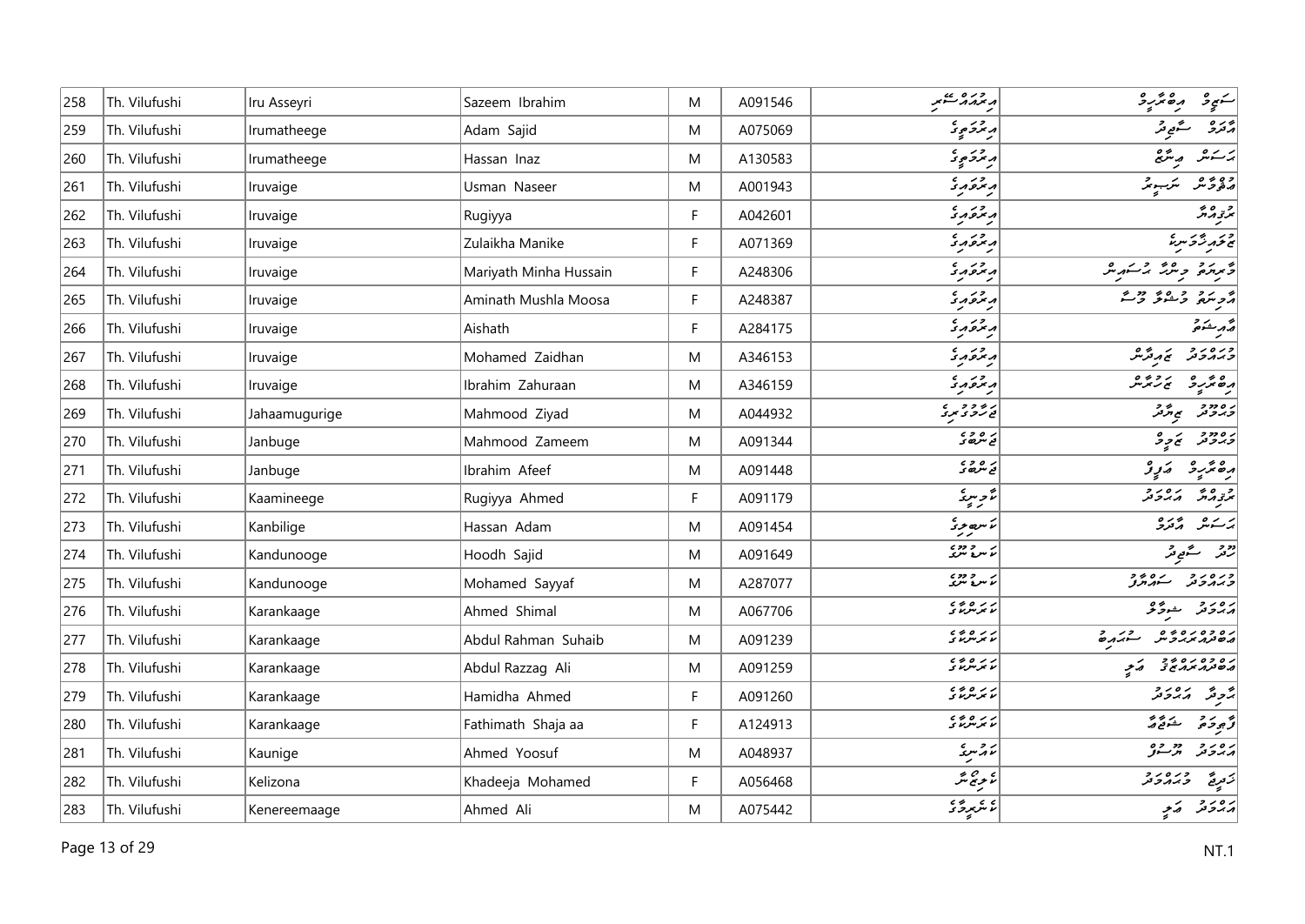| 284 | Th. Vilufushi | Kenereemaage    | Agleema Ali            | $\mathsf F$ | A286765 | ، ، ئەيرۇ ،<br>ئامىرىپرو ،            | ره و وگر<br><u>س</u><br>ەكىپىيە                                                                     |
|-----|---------------|-----------------|------------------------|-------------|---------|---------------------------------------|-----------------------------------------------------------------------------------------------------|
| 285 | Th. Vilufushi | Kethi           | Mariyam Nazly          | E           | A080445 | ء<br>مڏھي                             | وبرده<br>مترچم مح                                                                                   |
| 286 | Th. Vilufushi | Kethi           | Ahmed Naafiu           | M           | A138041 | اء<br>اع مو                           | بر ه بر د<br>م.پر <del>د</del> تر<br>سَّرُو پُر                                                     |
| 287 | Th. Vilufushi | Kethi           | Haleemath Nazaha Nafiu | F           | A159837 | ء<br>موم                              | يردد بروژ شر                                                                                        |
| 288 | Th. Vilufushi | Kethi           | Mariyam Naflaa Nafiu   | F           | A248552 | اءِ<br>اعو                            | دەرە بەۋ شرقر                                                                                       |
| 289 | Th. Vilufushi | Kethi           | Rugiyya Nubla Nafiu    | F           | A286731 | ې<br>مومو                             | و وه ووه شرو                                                                                        |
| 290 | Th. Vilufushi | Keyogasdhoshuge | Aminath Hamna Hussain  | F           | A248299 | ے پور ۔ 2 پو 3 ے<br>ما آئری سسوفر نوی | أو مرد ده و در مر                                                                                   |
| 291 | Th. Vilufushi | Keyogasdhoshuge | Fathimath Hana         | F           | A284164 | ے پور ۔ 2 پو 3 ے<br>ما آئری سسوفر نوی | قهوخو تتر                                                                                           |
| 292 | Th. Vilufushi | Khaadhimge      | Abdulla Gasim          | M           | A079814 | بچ در ہ<br>مرکز <sub>ک</sub>          | مَصْعَرَاللّه تَحْ-وَ                                                                               |
| 293 | Th. Vilufushi | Koshibilloorige | Ahmed Usman            | M           | A091131 | پر مرحد دي.<br>ما مرحد مرحد           | رەرد دەپرە                                                                                          |
| 294 | Th. Vilufushi | Koshibilloorige | Zubaidha Usman         | F           | A091134 | پر مرحوم دی.<br>ما مرحوم محرموری      | ح ئەمرىتر<br>ئ<br>چە ئە ئەرگە<br>مەنبى ئەرگە                                                        |
| 295 | Th. Vilufushi | Koshibilloorige | Khadheeja Shaufa       | F           | A248216 | ת<br>תתום היבת ב<br>ת                 |                                                                                                     |
| 296 | Th. Vilufushi | Koshibilloorige | Mohamed Rashid         | M           | A257107 | پر مرحد و د<br>مامرحد مرد             | ورەر د گرېد <mark>ى</mark> ر                                                                        |
| 297 | Th. Vilufushi | Kothabirige     | Hyder Ismail           | M           | A066788 | برر<br>مام گھ مرد<br>م                | يەدىرىمە مەستىم يو                                                                                  |
| 298 | Th. Vilufushi | Kothabirige     | Hawwa Nazha            | F           | A285736 | پر ر<br>مانځو ځوندي<br>م              | ر ه پر<br>بربر څ<br>سرەپر                                                                           |
| 299 | Th. Vilufushi | Kothabirige     | Ahmed Suhail           | M           | A285740 | بر<br>موځو مر <sup>ي</sup>            | رەرو ئەزرو                                                                                          |
| 300 | Th. Vilufushi | Kothabirige     | Ibrahim Thallath       | M           | A285759 | بور<br>مائم گھامری                    | بر و بر د<br>جوړمخ <b>ه</b><br>ەرھەترىر <sup>ى</sup>                                                |
| 301 | Th. Vilufushi | Kothabirige     | Fathimath Mayisa       | F           | A392826 | برر<br>ماه گاه مرد                    | و الله و الله علم الله علم السنة السنة السنة السنة الله علم الله علم الله الله الله علم الله الله ا |
| 302 | Th. Vilufushi | Kudhimaage      | Saleem Hussain         | M           | A049436 | د وره و<br>ما تورد د                  | برسەمەر<br>سەرو                                                                                     |
| 303 | Th. Vilufushi | Kudhimaage      | Farhad Hussain         | M           | A054644 | د وره و<br>ما مردگار                  | ر و و و<br>تو برگ فر<br>بر <sup>م</sup> سە <sub>م</sub> رىش                                         |
| 304 | Th. Vilufushi | Kudhimaage      | Saleema Hussain        | $\mathsf F$ | A072317 | د<br>ما تورد د                        | اسە پەيىچە<br>___________<br>برسەمەر                                                                |
| 305 | Th. Vilufushi | Kudhimaage      | Ahmed Sinan            | M           | A077885 | د ورځ<br>مامرچ                        | رەرو سەشھەر<br>مەردىر سەنگەنگ                                                                       |
| 306 | Th. Vilufushi | Kudhimaage      | Hussain Abdulla        | M           | A094860 | د ورځ<br>مامرونو                      | جرسكربر وكافدالله                                                                                   |
| 307 | Th. Vilufushi | Kudhimaage      | Rugiyya Shafeea        | F           | A286374 | د و و ء<br>ما فرقری                   | شَوَرٍ وَ                                                                                           |
| 308 | Th. Vilufushi | Kuhlhavahge     | Khadheeja Jameel       | F           | A091373 | وه ر ر ه ،<br>ماړ نوار د              | و وه درگر<br>مرگرم درگر<br>مر <sub>گر</sub> مج<br>تر <sub>حو</sub> ثر                               |
| 309 | Th. Vilufushi | Kuhlhavahge     | Mohamed Jameel         | M           | A091376 | و ە ر ر ە ،<br>مەر ئور د              | وره رو دره<br>در دروند نورگر                                                                        |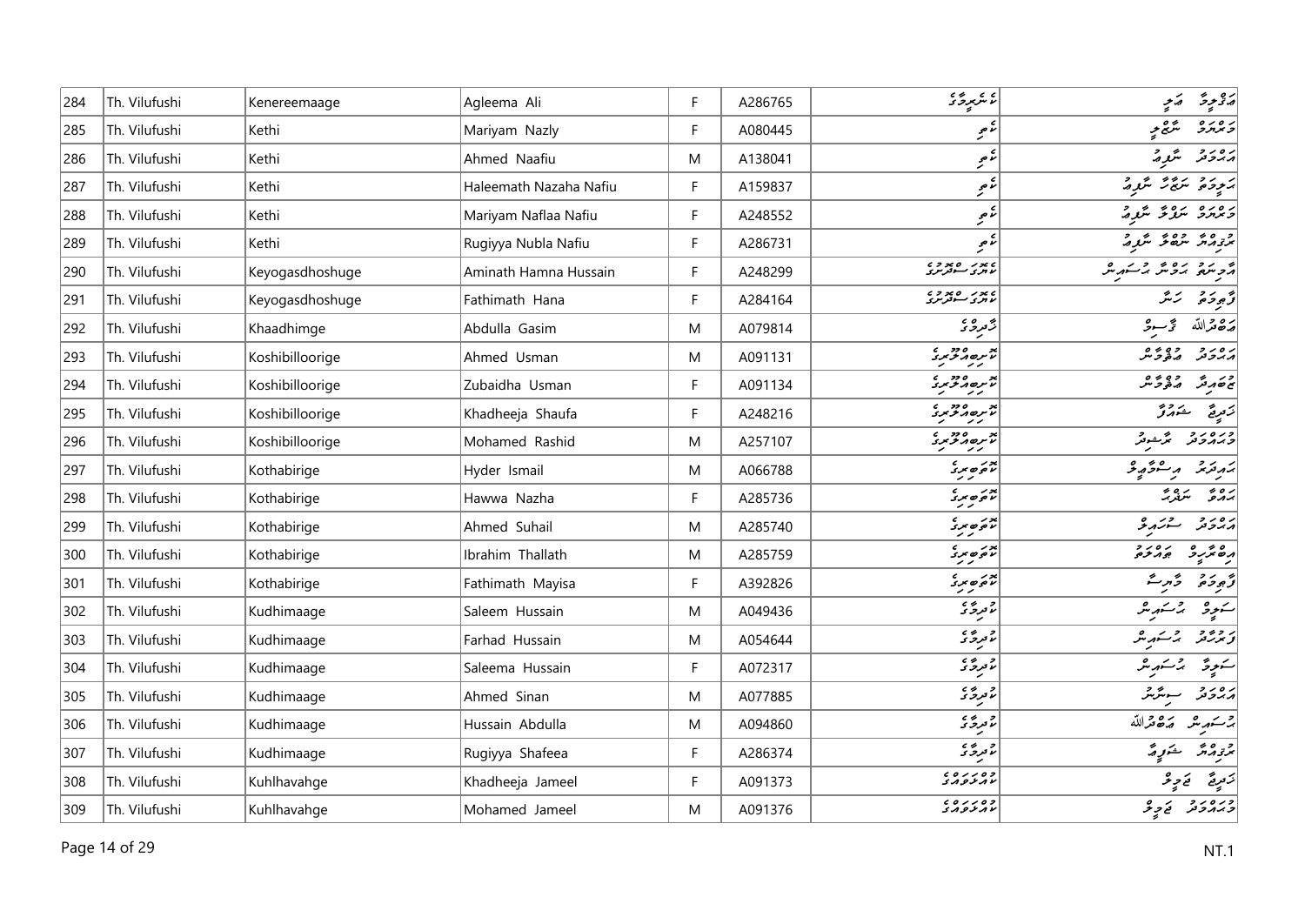| 310 | Th. Vilufushi | Kuhlhavahge | Ali Shimaau                  | M         | A248348 | وه ر ر ه ،<br>ما پر نوار د                            | $\frac{25}{1}$ = $\frac{25}{1}$      |
|-----|---------------|-------------|------------------------------|-----------|---------|-------------------------------------------------------|--------------------------------------|
| 311 | Th. Vilufushi | Kuhlhavahge | Mariyam Sima                 | F         | A286363 | وه ر ر ه ،<br>ما پر نوار د                            | ر ه ر ه<br><del>و</del> بربرو        |
| 312 | Th. Vilufushi | Kuhlhavahge | Aminath Hussain              | F         | A310941 | وه ر ر ه ،<br>ماړ نوار د                              | ۇ جىنى ئەسكىرىش                      |
| 313 | Th. Vilufushi | Kunnaaruge  | Ahmed Shafeeu                | M         | A284712 | د ه پر د ،<br>پاس پتر پور                             | رەر دېر چ                            |
| 314 | Th. Vilufushi | Lilyge      | Mohamed Abdul Hakeem         | M         | A057072 | موموتى<br>مرتو                                        |                                      |
| 315 | Th. Vilufushi | Lilyge      | Hassan Aslam                 | M         | A091175 | مومور<br>ري                                           | برسكش كالسوفر                        |
| 316 | Th. Vilufushi | Lilyge      | Haleema Hassan               | F         | A091264 | مومور<br>مربح                                         | ټرچ ټر ټر ټر شر                      |
| 317 | Th. Vilufushi | Lilyge      | Mohamed Rashad               | ${\sf M}$ | A091277 | مومودگا<br>مرگیب                                      | ورەر و پرشگر                         |
| 318 | Th. Vilufushi | Lilyge      | Ahmed Fareed                 | ${\sf M}$ | A155410 | موموتى<br>مرىچە                                       | پرور ژیوتر                           |
| 319 | Th. Vilufushi | Lilyge      | Ibrahim Razzan               | M         | A158101 | حرميرة                                                | <b>CONTO 1978</b>                    |
| 320 | Th. Vilufushi | Lilyge      | Aishath Sara Saeed           | F         | A161773 | موموته<br>مرتو                                        |                                      |
| 321 | Th. Vilufushi | Lilyge      | <b>Fathimath Siuda Saeed</b> | F         | A248279 | موموتى<br>مربو                                        | و و ده سرور کرد                      |
| 322 | Th. Vilufushi | Lilyge      | Razaana Rashadh              | F         | A283914 | مومور<br>مرتو                                         | رىيە كەن ئەرەر<br>ئىرىنى كىرىشى قىر  |
| 323 | Th. Vilufushi | Lilyge      | Fathimath Raushan Rashaadh   | F         | A283915 | مومور<br>مرتو                                         | و د د د د د و د و د                  |
| 324 | Th. Vilufushi | Lonumirusge | Fathimath Nadhiya            | F         | A091467 | بر مر بر مر مر مر و م                                 | وَجِعِدَةٍ سَرْمَرِيزٌ               |
| 325 | Th. Vilufushi | Lonumirusge | Moosa Najah                  | M         | A248412 | بۇ يۇ چەرگ ئەتى                                       | ووقت الترواح                         |
| 326 | Th. Vilufushi | Lonumirusge | Abdulla Juman Mohamed        | M         | A285693 | بریر بر می شود                                        | رە داللە بۇ ئەرەربە                  |
| 327 | Th. Vilufushi | Lonumirusge | Jazlaan Mohamed              | M         | A332845 | بر فر پر شر دی                                        | رە ۋە   درەرد<br>ق ئ ئۇس   دىرەر تر  |
| 328 | Th. Vilufushi | Lonumirusge | Aishath Jinanee              | F         | A351031 | بۇ يۇر يۇرىقمۇ                                        | وأمر ينكوهم والحاشر والمحر           |
| 329 | Th. Vilufushi | Lonumirusge | Ibrahim Junaid Mohamed       | M         | A351034 | بۇ يۇ يەر مىشى كە                                     | ת היין כי היה בינות ה                |
| 330 | Th. Vilufushi | Maavadige   | Mohamed Aslaan               | M         | A252916 | ې د مخ<br>مرغو تر                                     | ورەرو بەھۇش                          |
| 331 | Th. Vilufushi | Maaz        | Moosa Zahid                  | M         | A024700 | رچ                                                    | رضع ہم تر مقر                        |
| 332 | Th. Vilufushi | Maaz        | Sanfa Ziyada Mohamed         | F         | A064321 | $\overset{o}{\mathscr{E}}\overset{\phi}{\mathscr{P}}$ | سَمَرٌ مِ مُرَمَّدٌ وَبَرَمَّ وَمَرَ |
| 333 | Th. Vilufushi | Maaz        | Ali Zoomaal                  | M         | A064511 | رمج                                                   | $358 - 50$                           |
| 334 | Th. Vilufushi | Maaz        | Gasim Zaheen                 | M         | A091571 | $\overset{o}{\sigma} \overset{\sigma}{\sigma}$        | تچ سوچ سم پر پر                      |
| 335 | Th. Vilufushi | Maaz        | Aminath Zahuna Zaheen        | F         | A157376 | رچ                                                    | أثرم سكرة المراثير المحاربين         |
|     |               |             |                              |           |         |                                                       |                                      |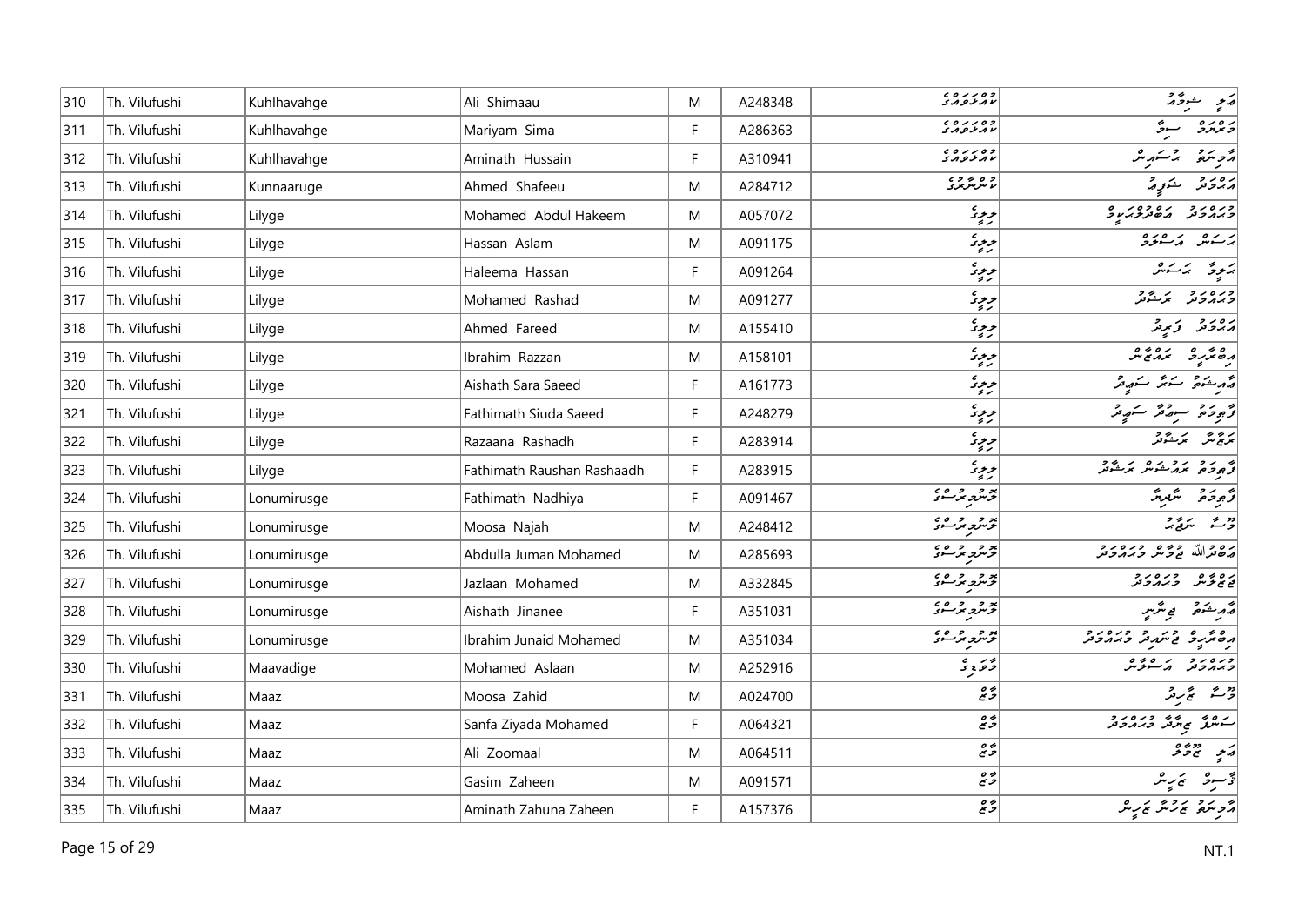| 336 | Th. Vilufushi | Maaz           | Fathmath Zimna Zaheen  | F. | A248557 | رچ                                     | ۋەدە بىر ئىر ئەر                         |
|-----|---------------|----------------|------------------------|----|---------|----------------------------------------|------------------------------------------|
| 337 | Th. Vilufushi | Magutherege    | Ahmed Muhaddis         | M  | A286450 | ر و ، ، ، ،<br>تر د حر مرد             | גפנק בנפת                                |
| 338 | Th. Vilufushi | Magutherege    | Mohamed Ahmed          | M  | A286452 | ر و ، ، ، ،<br>تر د حر مرد             | כנסנכ נסנכ<br>כגהכת הגכת                 |
| 339 | Th. Vilufushi | Malagas        | Ahmed Fareed           | M  | A285518 | ئەنزىر ھ                               | رەر تەرىر                                |
| 340 | Th. Vilufushi | Malas          | Adam Thahuseen         | M  | A131999 | ىزىمى                                  | وره در په                                |
| 341 | Th. Vilufushi | Malas          | Thoil Abdulla Masood   | M  | A354472 | ئە ئەرگ                                | مج مرح مصرالله كم معدد                   |
| 342 | Th. Vilufushi | Malas          | Thareem Abdulla Masood | F  | A354473 | ىز ئە                                  | بر و برودالله ځ سوړو                     |
| 343 | Th. Vilufushi | Marine House   | Usman Rinaz            | M  | A091534 | <i>ئى بىر شەرج ھ</i>                   | وەۋچە برىترى                             |
| 344 | Th. Vilufushi | Marine House   | Zakariyya Haneef       | M  | A091535 | ې په <i>۲۷۳ ک</i>                      | كالممروش كمسرو                           |
| 345 | Th. Vilufushi | Marine House   | Afnan Shadee           | F  | A248508 | ې په <i>۱۳۳۷ ک</i>                     | ېرو پر پر                                |
| 346 | Th. Vilufushi | Marine House   | Inan Shadee            | F. | A248516 | ۇ ب <i>ر ئەر ج</i> ى<br>ئ              | ە ئىگەش سەھىر                            |
| 347 | Th. Vilufushi | Marine House   | Mohamed Sharwath       | M  | A286622 | ء <i>َ بريدر ۾</i> گ                   | وره ر و در د<br>وبردونر شوپروه           |
| 348 | Th. Vilufushi | Marine House   | Mohamed Hunaif Haneef  | M  | A286626 | <i>ئى بىر بىر بىر 2</i>                | ورەرو وشرو ئەبرو                         |
| 349 | Th. Vilufushi | Matharesmaage  | Zakariyya Zahir        | M  | A083253 | ر ر ر ه و د ،<br><del>د</del> بو پرسوی | ى ئىكىرو بۇ ئەس ئى                       |
| 350 | Th. Vilufushi | Mathiraiymaage | Amsoodha Easa          | F  | A060293 | ىر بەرە بەر<br>قىرىمبىر                | ره دوم په مړ                             |
| 351 | Th. Vilufushi | Mathiraiymaage | Sodhara Zahir          | F  | A102090 | <br> حومره و د د                       | بەدە ئەرىر                               |
| 352 | Th. Vilufushi | Mathiraiymaage | Moosa Zaheer           | M  | A102199 | ر پره وي<br>ترمونزون                   | ژمسته نم په تر                           |
| 353 | Th. Vilufushi | Mathiraiymaage | Zuhana Zahir           | F  | A119982 | ر مره و د ،<br>د موسره د د             |                                          |
| 354 | Th. Vilufushi | Mathiraiymaage | Moosa Madhih           | M  | A284538 | ر پره وي<br>د مرموز د                  | وحث ومربر                                |
| 355 | Th. Vilufushi | Mathiraiymaage | Yoosuf Majeedh         | M  | A284541 | ئەمەتمگە ئەي                           | دو به ده<br>مرسسونو<br>تر و تر           |
| 356 | Th. Vilufushi | Mathiraiymaage | Zahaa Zahir            | F  | A284543 | ر پره وي<br>د مومرو د د                | ى ئىس ئىم ئىرىتى                         |
| 357 | Th. Vilufushi | Medelimaage    | Mariyam Azeefa         | F  | A091356 | ه ، د و ،<br>و ، مرو د                 | د مردو که کمپور                          |
| 358 | Th. Vilufushi | Medelimaage    | Usman Fazleen          | M  | A091561 | ه ، و ده ،<br>د ، و د د                | وەۋىر ئۇمچىر                             |
| 359 | Th. Vilufushi | Medelimaage    | Faiza Abdulla Mohamed  | F. | A091562 | ه ، د و ،<br>و ، و و د                 | وَّمِيَّ مَصْعَرِ اللَّهُ وَيَمْدَونَّرَ |
| 360 | Th. Vilufushi | Medelimaage    | Yoosuf Fazneen         | M  | A286745 | ء ۽ پريجو پر<br> چ                     | دو وه<br>افرنسونو نومخ مېرىنگر           |
| 361 | Th. Vilufushi | Medelimaage    | Zakariyya Farhan       | M  | A286746 | ه ، د و .<br>د ، د د د                 | يمايره والمرومين                         |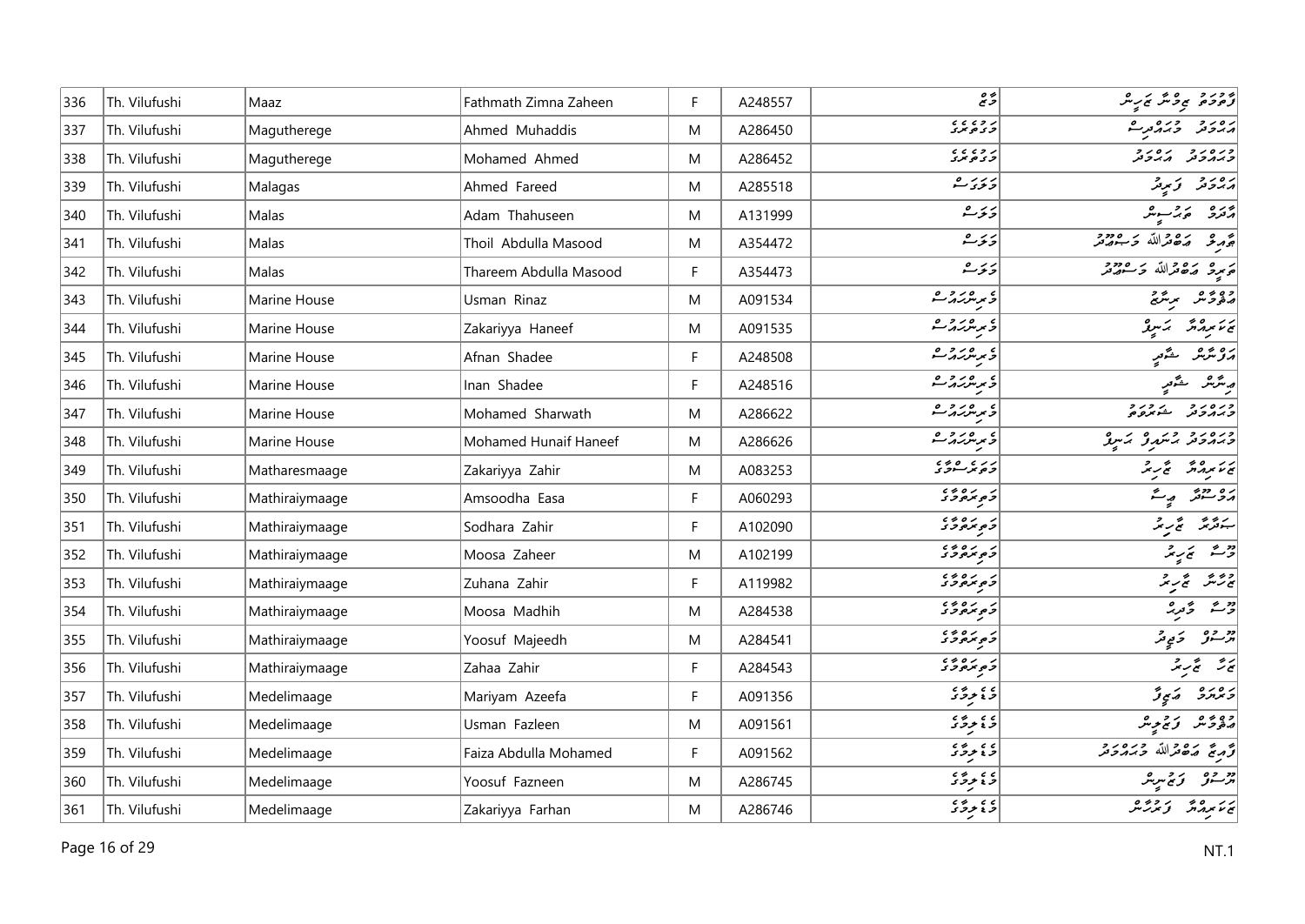| 362 | Th. Vilufushi | Medelimaage          | Muna Sulaiman             | F  | A286747 | ه ، ، و ، ،<br> و ، مرو د              | ر ئىگە سى <i>قىدۇ</i> ئىر             |
|-----|---------------|----------------------|---------------------------|----|---------|----------------------------------------|---------------------------------------|
| 363 | Th. Vilufushi | Meenaaz              | Hussain Zuhoor Ismail     | M  | A286754 | حريثره                                 |                                       |
| 364 | Th. Vilufushi | Milaafaru            | Adam Ismail               | M  | A027244 | و ۇرگە                                 | ورو پر شرقه و                         |
| 365 | Th. Vilufushi | Minivan Asseyri      | Ibrahim Saranu            | M  | A091451 | ج سرة معدد مصر                         | ە ھېڭرىرى<br>برھېڭرىرى<br>سە ئەشرىتىر |
| 366 | Th. Vilufushi | Minivan Asseyri      | Aminath Sanna             | F  | A285484 | ح سره مهره منه<br>مسره سمد د کشمیر     | ېز په سره<br>مرس<br>سە ئەرتىر         |
| 367 | Th. Vilufushi | Minivanhiyaa         | Ibrahim Bushry            | M  | A058948 | <sub>حە مىر</sub> يۇ مىرىدۇ            | رەنزىر ھىشىر                          |
| 368 | Th. Vilufushi | Minivanhiyaa         | Haleemath Hurriya Bushree | F  | A154859 | ا <sub>چ</sub> سرهٔ مثر بردگر<br>مسیر  |                                       |
| 369 | Th. Vilufushi | Moonimaage           | Nazeeha Hussain           | F  | A048810 | دو په په<br>تر سرچ ک                   | سىپەر ئەسىرىش                         |
| 370 | Th. Vilufushi | Moonimaage           | Zunaira Hussain           | F. | A074260 | دو په په<br>تر سرچ ی                   | يمته بم به مسلم المسلم الم            |
| 371 | Th. Vilufushi | Moonimaage           | Abdul Latheef Hussain     | M  | A078065 | ود سرچری                               | גם כפנג פי געות ה                     |
| 372 | Th. Vilufushi | Moonimaage           | Asima Hussain             | F  | A091387 | ود پرون <sub>ځ</sub><br>تر سرچنۍ       | ەسىدۇ بەسىر                           |
| 373 | Th. Vilufushi | Moonimaage           | Ibrahim Azzam Latheef     | M  | A342111 | ادو<br>ان سرچ کی                       |                                       |
| 374 | Th. Vilufushi | Moosum               | Mohamed Shaafee Shafeeq   | M  | A248528 | دد وه                                  | ورورو الشرار الموالي                  |
| 375 | Th. Vilufushi | Morning Star         | Hassan Yaniu              | M  | A348502 | ر<br>ئەسرىلىمى <b>سى</b> ھىم           | برُسكاش الرَّسمةِ                     |
| 376 | Th. Vilufushi | Morning Villa        | Mohamed Shabeen           | M  | A033104 | ۇ سرىگىدىر قە                          | ورەرو شەھىر                           |
| 377 | Th. Vilufushi | Morning Villa        | Hawwa Sharoona            | F. | A098863 | <sup>9</sup> سرىگىدى <sub>رى</sub> مَى | رە بەردە<br>برادى شەھرىس              |
| 378 | Th. Vilufushi | <b>Morning Villa</b> | Ahmed Mohamed             | M  | A132358 | دمسر مثند عرقحه                        | ג סג כ ג סג כ<br>גג כ ג ק ג ק ב ג     |
| 379 | Th. Vilufushi | Morning Villa        | Ibrahim Samin             | M  | A254119 | <sup>9</sup> سرىندىمە ئە               | ەرھەترىر <sup>ە</sup><br>شەھ بىر      |
| 380 | Th. Vilufushi | Muallimuge           | Mohamed Waheed            | M  | A074158 | وره وء                                 | ورەر دىر د                            |
| 381 | Th. Vilufushi | Muallimuge           | Usman Waheed              | M  | A257120 | وره وء                                 | وەۋە كەيد                             |
| 382 | Th. Vilufushi | Muallimuge           | Hussain Waheed            | M  | A257121 | وړه پرون<br>د <i>ډېر</i>               | يز سكر مثل التحرير وتر                |
| 383 | Th. Vilufushi | Muniyaage            | Zakariyya Nasheed         | M  | A037982 | و سرچ ۽<br>ح                           | ىم ئىرمەم ئىر ئىشىم                   |
| 384 | Th. Vilufushi | Muniyaage            | Ibrahim Rashid            | M  | A056138 | د سرگری<br>ر                           | رەنۇرۇ بۇيىتو                         |
| 385 | Th. Vilufushi | Muniyaage            | Mohamed Muaash            | M  | A248315 | وسروء                                  | ورەرو وەھ                             |
| 386 | Th. Vilufushi | Muniyaage            | Ismail Rafhan             | M  | A284573 | د سرگری<br>تر سرگری                    | ر جۇرپۇ برور بور                      |
| 387 | Th. Vilufushi | Murig                | Mariyam Ahmed             | F. | A091482 | و<br>و بوي                             | נסנס נסנד.<br>כמתכ הנכת               |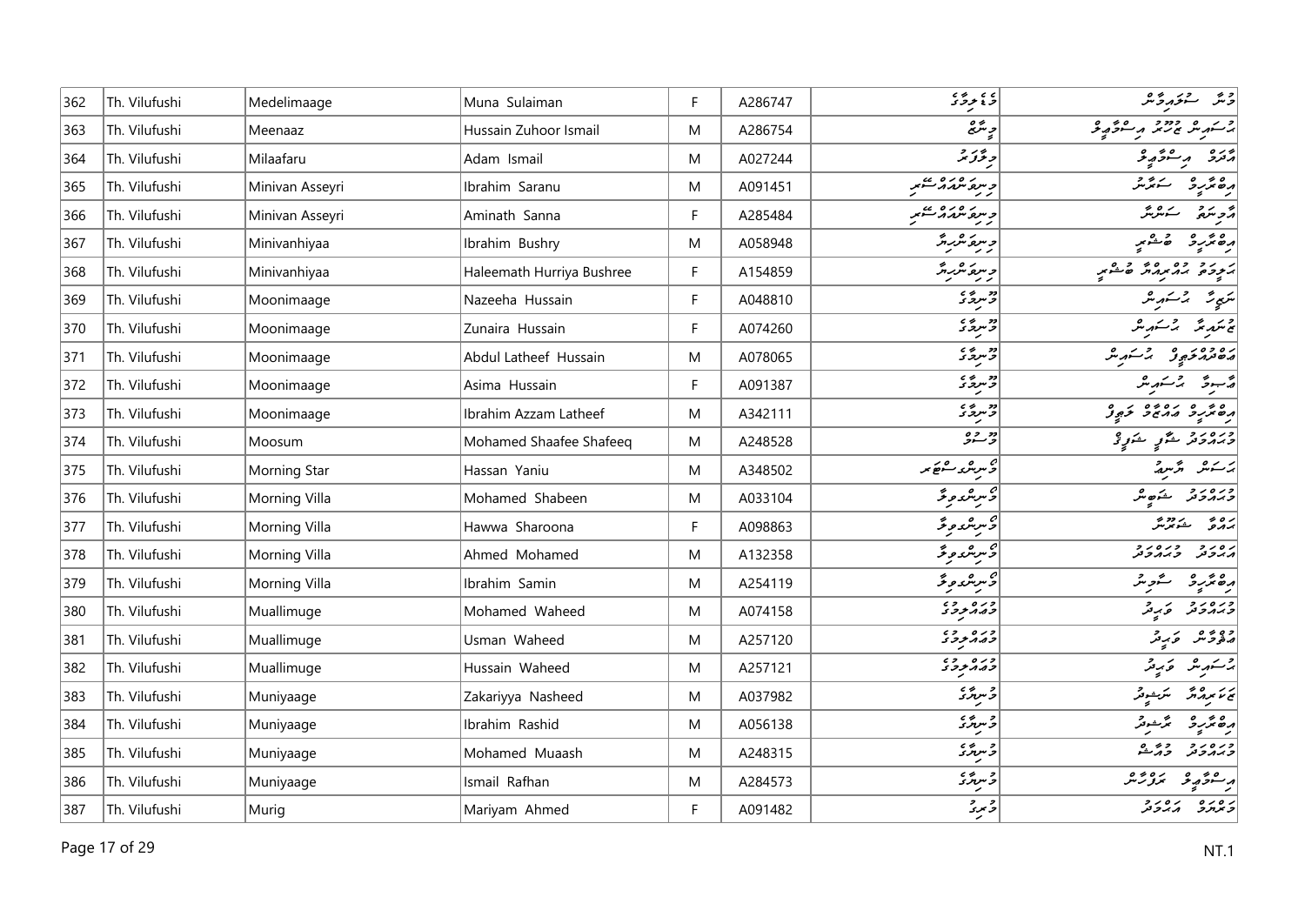| 388 | Th. Vilufushi | Murig         | Jeeza Ibrahim           | F         | A098631 | و برد<br>و برد                     | ې ته د <i>ه</i> ندره<br>په ن                            |
|-----|---------------|---------------|-------------------------|-----------|---------|------------------------------------|---------------------------------------------------------|
| 389 | Th. Vilufushi | Murig         | Ahmed Mahfooz           | ${\sf M}$ | A166909 | و برد<br>و برد                     | بر ه بر د<br>مرکز قر<br>ر و دو ه<br>تر بر تو مح         |
| 390 | Th. Vilufushi | Murig         | Fathimath Faruzana      | F         | A285779 | و برد<br>و برد                     | أوالمحج والمتحرج المحمدة المحمدة المحمدة المحمدة المتحر |
| 391 | Th. Vilufushi | Murig         | Ibrahim Meesag          | M         | A340280 | و<br>تر بوري                       |                                                         |
| 392 | Th. Vilufushi | Murig         | Rugiyya Masheea         | F         | A340284 | و برد<br>و برد                     | و وه کر خوړ ک                                           |
| 393 | Th. Vilufushi | Mushthareege  | Aminath Zahura          | F         | A286152 | <br> حرشه هوسری                    | و المعرض المعرفية المحمد                                |
| 394 | Th. Vilufushi | Mussadhige    | Yoosuf Zareer           | M         | A091442 | و ۵ مه کوری<br>مرگ                 | دو وه<br>در سور سي پر پر                                |
| 395 | Th. Vilufushi | Mussadhige    | Ismail Zareer           | ${\sf M}$ | A285288 | و ه رمه در <sup>ه</sup>            | رېشۇر ئىر                                               |
| 396 | Th. Vilufushi | Naarigu Villa | Maumoon Sulaiman        | M         | A045592 | ىدىر ئەر                           | גדמם בצגבת                                              |
| 397 | Th. Vilufushi | Naarigu Villa | Maimoona Sulaiman       | F         | A071495 | ىئرىر ئورگر                        | ۇردىر جۇرۇپر                                            |
| 398 | Th. Vilufushi | Naarigu Villa | Sanfa Nishana           | F         | A091321 | ىترىر ئەرقر                        | سَمَعْرُ سِمِعْمَدُ                                     |
| 399 | Th. Vilufushi | Naarigu Villa | Mazmoona Sulaiman       | F         | A091322 | مگرىرى <sub>گو</sub> رگە<br>م      | ەسىۋىتر سىۋەرگىر                                        |
| 400 | Th. Vilufushi | Naarigu Villa | Aishath Nihaza          | F         | A091323 | ىدىر ئەر                           | وگر خود سرگرمج<br>م                                     |
| 401 | Th. Vilufushi | Naarigu Villa | Sulaiman Asfaaq         | ${\sf M}$ | A157754 | شرىرى ئەرگە<br>سرىرى ئورگە         | در ده و در ۱۳۶۵<br>  سرگرمان از سرگر                    |
| 402 | Th. Vilufushi | Naarigu Villa | Moosa Anas              | ${\sf M}$ | A286264 | مژ <sub>ىرى</sub> <sub>ئو</sub> ئۇ | دینے پر پر ک                                            |
| 403 | Th. Vilufushi | Naarigu Villa | Marxoog Maumoon         | M         | A286266 | ىئرىرى ئوقر                        | ىر د دو ھ<br>ر و دو و<br>تر بمربح تح                    |
| 404 | Th. Vilufushi | Naaz          | Aminath Nazuma          | F         | A286288 | سرچ                                | أأدح المتحرج المراجع                                    |
| 405 | Th. Vilufushi | Naaz          | Adam Nihaadh            | M         | A286289 | سرچ                                | وره سرگار<br>مصرفی سرگاند                               |
| 406 | Th. Vilufushi | Nalahiyaa     | Raniyya Hussain         | F         | A125253 | يئر پخرېد پېژ                      | ביינגית גבותית                                          |
| 407 | Th. Vilufushi | Nalahiyaa     | Haleema Rameeza Hussain | F         | A125263 | يتزنجر بثر                         | رَ وِدَ أَ أَمْرِيمُ أَمْرِ مِنْ الْمَرْسِرِ            |
| 408 | Th. Vilufushi | Nalahiyaa     | Adam Adukhan Hussain    | M         | A125310 | يتزبزريم                           | وره ره وه و کرم                                         |
| 409 | Th. Vilufushi | Nalahiyaa     | Khadheeja Rabia         | F         | A157737 | يئر پخرېد پېژ                      | زَمْرِيحَ عَرَّهِ وَ                                    |
| 410 | Th. Vilufushi | Nalahiyaa     | Ibrahim Adleen          | ${\sf M}$ | A159942 | يترىخرىدىخر                        |                                                         |
| 411 | Th. Vilufushi | Nalahiyaa     | Aminath Riyasa          | F         | A286784 | يتزبرير                            |                                                         |
| 412 | Th. Vilufushi | Nalahiyaa     | Ismail Adhan Hussain    | ${\sf M}$ | A312352 | يتزنجر بثر                         | و مؤثر و رود و مرکز                                     |
| 413 | Th. Vilufushi | Narugis Villa | Hawwa Nazuhath          | F         | A287057 | ىئرى <sup>تى</sup> ر سىھوقە        | رەپ بەدىر                                               |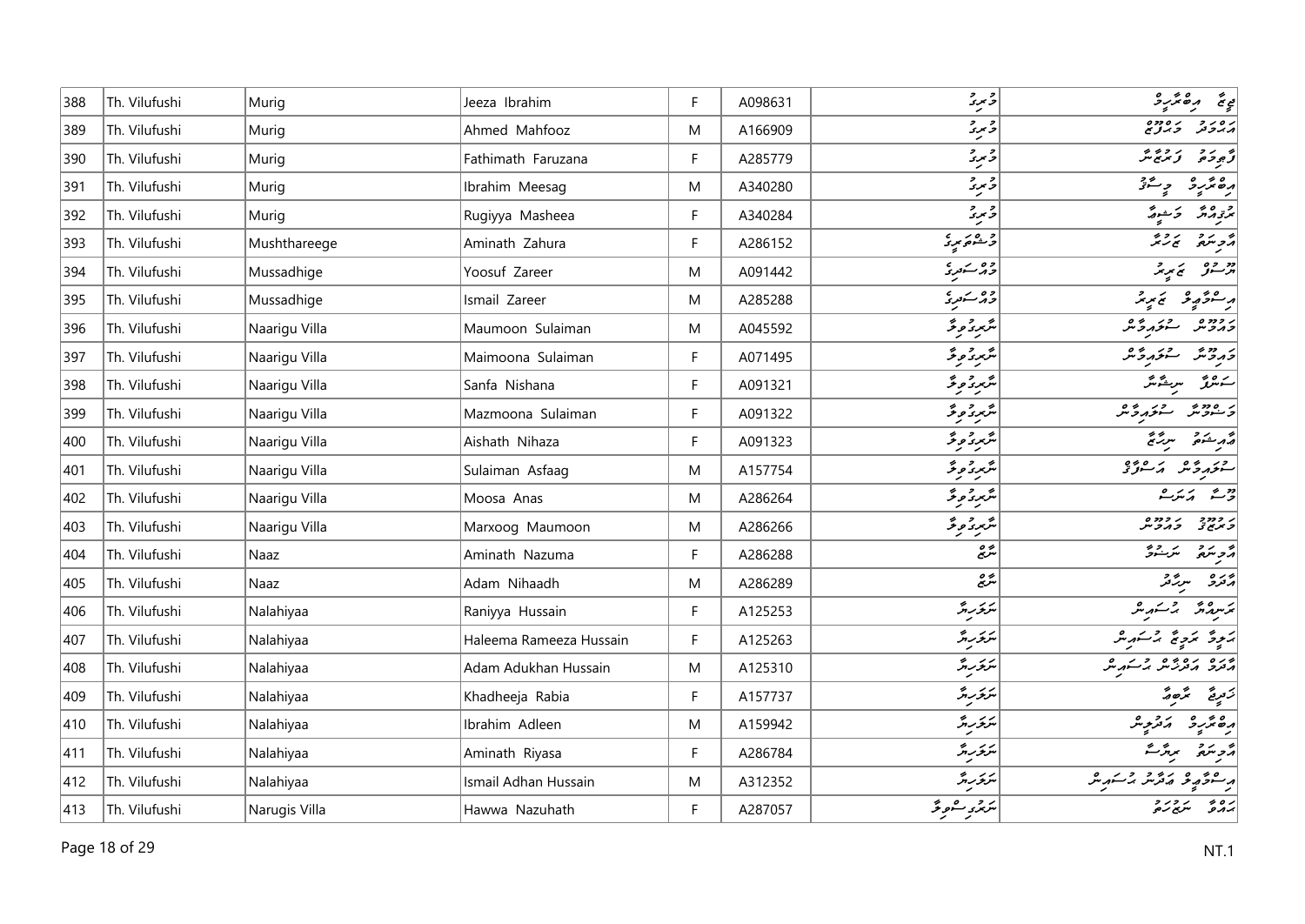| 414 | Th. Vilufushi | New Lane      | Niushadh Ali         | M         | A091497 | سرچينې                                          | $\frac{1}{2} \sum_{i=1}^{n} \frac{1}{2} \sum_{j=1}^{n} \frac{1}{2} \sum_{j=1}^{n} \frac{1}{2} \sum_{j=1}^{n} \frac{1}{2} \sum_{j=1}^{n} \frac{1}{2} \sum_{j=1}^{n} \frac{1}{2} \sum_{j=1}^{n} \frac{1}{2} \sum_{j=1}^{n} \frac{1}{2} \sum_{j=1}^{n} \frac{1}{2} \sum_{j=1}^{n} \frac{1}{2} \sum_{j=1}^{n} \frac{1}{2} \sum_{j=1}^{n} \frac{1}{2} \sum_{j=1}^{n$ |
|-----|---------------|---------------|----------------------|-----------|---------|-------------------------------------------------|-----------------------------------------------------------------------------------------------------------------------------------------------------------------------------------------------------------------------------------------------------------------------------------------------------------------------------------------------------------------|
| 415 | Th. Vilufushi | New Lane      | Mohamed Ali          | M         | A091498 | سردمیمر                                         | ورەرو كەير                                                                                                                                                                                                                                                                                                                                                      |
| 416 | Th. Vilufushi | New Lane      | Nifsaadh Ali         | M         | A285986 | سردمیمر                                         | سوقر يمو                                                                                                                                                                                                                                                                                                                                                        |
| 417 | Th. Vilufushi | Nilige        | Zakariyya Ismail     | ${\sf M}$ | A080272 | سربور<br>- -                                    |                                                                                                                                                                                                                                                                                                                                                                 |
| 418 | Th. Vilufushi | Nivaidhoshuge | Abdulla Afeef        | ${\sf M}$ | A075498 | سرە مەدىرى<br>سىر                               | برە دالله مەرد و                                                                                                                                                                                                                                                                                                                                                |
| 419 | Th. Vilufushi | Nivaidhoshuge | Aishath Fareena      | F         | A091138 | سرچر چود ۽<br>سرچ مرڪز سرچ                      | وأرجلتم وتبرش                                                                                                                                                                                                                                                                                                                                                   |
| 420 | Th. Vilufushi | Nivaidhoshuge | Hassan Afeef         | M         | A257135 | سرچر پیر و ۽<br>سرچ مرفتر سرچ                   | ير سەش كەردى                                                                                                                                                                                                                                                                                                                                                    |
| 421 | Th. Vilufushi | Nivaidhoshuge | Hareera Fareeha      | F         | A257136 | سرچە جە د ي<br>سرچە پەنگەنزى                    | رُمِرِيْنَ وَمِرِيْنَ                                                                                                                                                                                                                                                                                                                                           |
| 422 | Th. Vilufushi | Noabahaaruge  | Zareena Abdul Kareem | F         | A091190 | ەر پە د ،<br>سرھ ئرىرى                          | كم يرىتش مەھ بىر دە يېزى                                                                                                                                                                                                                                                                                                                                        |
| 423 | Th. Vilufushi | Nookokaage    | Hassan Shafeeq       | M         | A055342 | وویو پر ہ<br>سربر رکھ ت                         | ر <i>ز کشمی</i> استمو <sub>ی</sub> و                                                                                                                                                                                                                                                                                                                            |
| 424 | Th. Vilufushi | Nookokaage    | Abdul Rahman Shahum  | M         | A150608 | وویو پر پر<br>سربر رکھ ت                        | ره وه ره د و و د وه<br>پره توپر تر سر شور و                                                                                                                                                                                                                                                                                                                     |
| 425 | Th. Vilufushi | Nookokaage    | Ismail Manaf Mahzoom | ${\sf M}$ | A248353 | وویو پر پر<br>سویں ما ی                         | ر موځ په ده ده دره د ده د                                                                                                                                                                                                                                                                                                                                       |
| 426 | Th. Vilufushi | Nookokaage    | Hawwa Ifaagath       | F         | A286478 | دوپر در د<br>سربر بر د                          | ره په مورد و                                                                                                                                                                                                                                                                                                                                                    |
| 427 | Th. Vilufushi | Noominaage    | Ahmed Mabrook        | M         | A248308 | ترېږ شو،                                        | גם גם גם בכם<br>הגבת בשיגע                                                                                                                                                                                                                                                                                                                                      |
| 428 | Th. Vilufushi | Noovilu       | Ali Sazeen           | M         | A157415 | يتروخه                                          | $ \vec{k}$ $\vec{k}$ $\rightarrow$ $ \vec{k} $                                                                                                                                                                                                                                                                                                                  |
| 429 | Th. Vilufushi | Noovilu       | Sahula Ahmed         | F         | A286768 | يتروخه                                          | سترجى برە رو                                                                                                                                                                                                                                                                                                                                                    |
| 430 | Th. Vilufushi | Noovilu       | Adam Shazeel         | M         | A286771 | يتروخه                                          | أرترو شكوى                                                                                                                                                                                                                                                                                                                                                      |
| 431 | Th. Vilufushi | Ocean Reed    | Zarana Ahmed         | F         | A094737 | $\sqrt[3]{2\pi\sum_{i=1}^{n}$                   | ىر ئەش مەردىر                                                                                                                                                                                                                                                                                                                                                   |
| 432 | Th. Vilufushi | Ocean Reed    | Maimoona Ahmed       | F         | A285649 | پر ڪئير مرحد ج                                  | أوردوه بره رو                                                                                                                                                                                                                                                                                                                                                   |
| 433 | Th. Vilufushi | Olhitherege   | Moosa Anwar          | M         | A058040 | پو <sub>س</sub> ه ی ی<br>  <i>هر نو</i> حو بوری | وحث ما معرضه                                                                                                                                                                                                                                                                                                                                                    |
| 434 | Th. Vilufushi | Olhitherege   | Aminath Liyoosa      | F         | A285489 | پو <sub>س</sub> ه ی ی<br>  <i>هر نو</i> حو بوری | أزويته وازيم                                                                                                                                                                                                                                                                                                                                                    |
| 435 | Th. Vilufushi | Orchidmaage   | Abdul Razzag Ibrahim | M         | A059074 |                                                 | גם כסגם בב כפי פ                                                                                                                                                                                                                                                                                                                                                |
| 436 | Th. Vilufushi | Orchidmaage   | Ahmed Mohamed        | M         | A252620 | ه موء ته<br>مرد ترد                             | נפנד בנסנד<br>הגבת בגהבת                                                                                                                                                                                                                                                                                                                                        |
| 437 | Th. Vilufushi | Paris Villa   | Mohamed Akram        | M         | A123022 | دیمرے موقتہ                                     | כנסנכ נכנס<br>כגמכת העיב                                                                                                                                                                                                                                                                                                                                        |
| 438 | Th. Vilufushi | Paris Villa   | Aishath Rifza        | F         | A286123 | ۇ برىشوقە                                       | وكرم شكوم محرقومج                                                                                                                                                                                                                                                                                                                                               |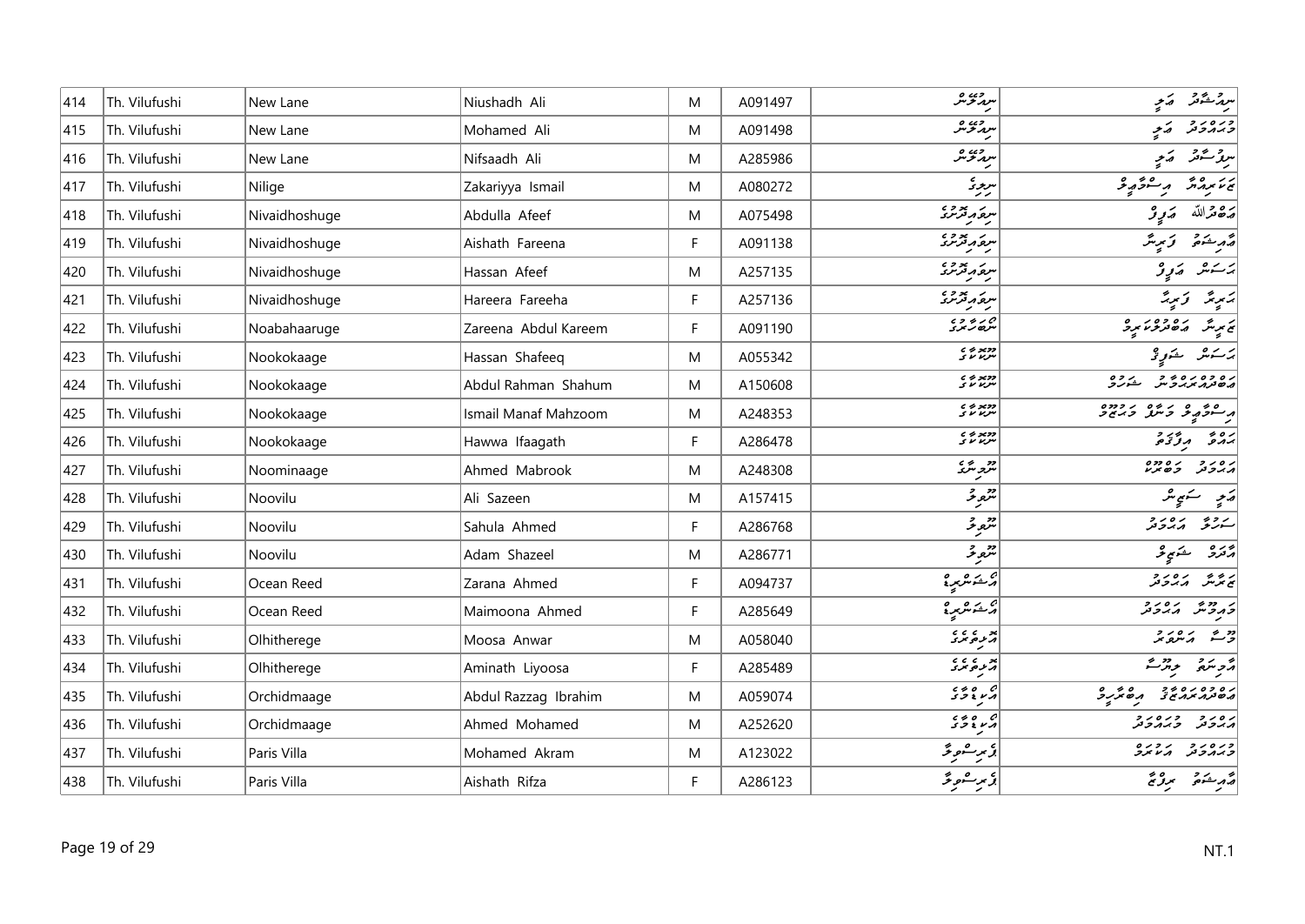| 439 | Th. Vilufushi | Raiybageechaage | Aishath Mohamed Abdul<br>Hakeem | F. | A091304 | ره ر در پر د<br>مرده و گرد                      | و در در در در در دود بر و                               |
|-----|---------------|-----------------|---------------------------------|----|---------|-------------------------------------------------|---------------------------------------------------------|
| 440 | Th. Vilufushi | Raiyvilaage     | Adam Shamil                     | M  | A082061 | ىرە ھەتىي                                       | د دره شگار و                                            |
| 441 | Th. Vilufushi | Randhoadhi      | Abusam Ibrahim                  | M  | A286924 | برەج                                            |                                                         |
| 442 | Th. Vilufushi | Range           | Mohamed Maajidhu                | M  | A152296 | ر ہ ،<br>برسر                                   | ورەر د ئېتر                                             |
| 443 | Th. Vilufushi | Rediamuge       | Aishath Wadheefa                | F  | A091405 | ې د دې<br>مرد تر د د                            | مەرشىق كۆرگە                                            |
| 444 | Th. Vilufushi | Reehussabaa     | Hawwa Abdul Hameed              | F  | A091397 | ىر ئەم بەيھ                                     |                                                         |
| 445 | Th. Vilufushi | Reehussabaa     | Maisoon Zakariyya               | M  | A248359 | ا پر پر <sub>پر س</sub> ره<br>په پر کر ښوځ      | בֿתְבְיִת אַטְצְתֵת                                     |
| 446 | Th. Vilufushi | Rihiveli        | Mahmood Adam                    | M  | A043927 | بررؤو                                           | ر ס כב כי כי כי<br>קיג כי מרי הרי ה                     |
| 447 | Th. Vilufushi | Rihiveli        | Mariyam Siznee                  | F. | A086281 | ىرر ئە<br>ئەرگۈ                                 | ر ه ر ه<br><del>و</del> بربرو<br>سىدىم يېر              |
| 448 | Th. Vilufushi | Rihiveli        | Aminath Mohamed                 | F  | A086333 | ىررى<br>مەركى                                   | و ره ر د<br><i>و پر</i> و تر<br>ا مجمع سرچ<br>انگرېبندي |
| 449 | Th. Vilufushi | Rihiveli        | Shujau Mahmood                  | M  | A146670 | ىررى<br>ئەرگۈ                                   | و د و د د و و د<br>شونع در کارگرفتر                     |
| 450 | Th. Vilufushi | Rihiveli        | Rugiyya Sajidha                 | F  | A287110 | ىرر ئە<br>ئەرگۈ                                 | ا ترتو پر پیش سنگور ترک<br>انگریز پر پر سنگور ترک       |
| 451 | Th. Vilufushi | Rihiveli        | Saaidha Mahmood                 | F  | A287111 | ىرر ء كو<br>مركز م                              | ر ۵ ۶۶ و<br>تربر تر تو<br>ستهرمتر                       |
| 452 | Th. Vilufushi | Roashanee Villa | Mariyam Faruha                  | F  | A091476 | چړېئه <sub>موجو</sub> مخه<br>مستقب <sup>ر</sup> | رەرە روپ                                                |
| 453 | Th. Vilufushi | Roashanee Villa | Hussain Fawwaz                  | M  | A285766 | ترىئەسرە قە                                     | جر شهر مره و در در د                                    |
| 454 | Th. Vilufushi | Ruhdhoshuge     | Hussain Rasheed                 | M  | A082534 | و ه پر و ،<br>برد تر سر پر                      | رح سكر مكر الكر كالحيات المحر                           |
| 455 | Th. Vilufushi | Ruhdhoshuge     | Mahmood Sharih                  | M  | A091143 | و ۵ مو و ۷<br>مو <sub>ا</sub> د توسری           | رەددو شەرد                                              |
| 456 | Th. Vilufushi | Saamiraa Manzil | Sanfa Samraa                    | F  | A248574 | سە <sub>چە ئ</sub> ۆر ش <sub>ەپ</sub> رۇ        | سەمىر ئۇچە                                              |
| 457 | Th. Vilufushi | Sabudhelimaage  | Mohamed Nashid                  | M  | A022760 | شەھ ترىر ۋى                                     | ورەرو شەد                                               |
| 458 | Th. Vilufushi | Sabudhelimaage  | Sulaiman Nashif                 | M  | A091313 | ر ده د ده و<br>سره تر پر د                      |                                                         |
| 459 | Th. Vilufushi | Sabudhelimaage  | Khadeeja Naila                  | F  | A105575 | ر ده تر پر پ                                    | رَسِيعٌ سَمَدِ وَّ                                      |
| 460 | Th. Vilufushi | Sabudhelimaage  | Abdulla Nazih                   | M  | A248324 | شەھ ترىر ۋى                                     | مَدْهُ قَدْاللّهَ مُتَّرَىّهِ ثُمَّ                     |
| 461 | Th. Vilufushi | Sabudhelimaage  | Ahmed Afag Ayaaz                | M  | A393699 | ر ده تر پر په<br>سره تر پر په                   | ג 2 גם גם 2 גם 2<br>גגבת גצע גת                         |
| 462 | Th. Vilufushi | Saimaage        | Sodhuma Abdul Ganee             | F. | A091360 | ستهروى                                          | ب دو ده دود کرد.                                        |
| 463 | Th. Vilufushi | Saimaage        | Aminath Sadhma                  | F. | A091602 | سكهروء                                          | أثرم شورية                                              |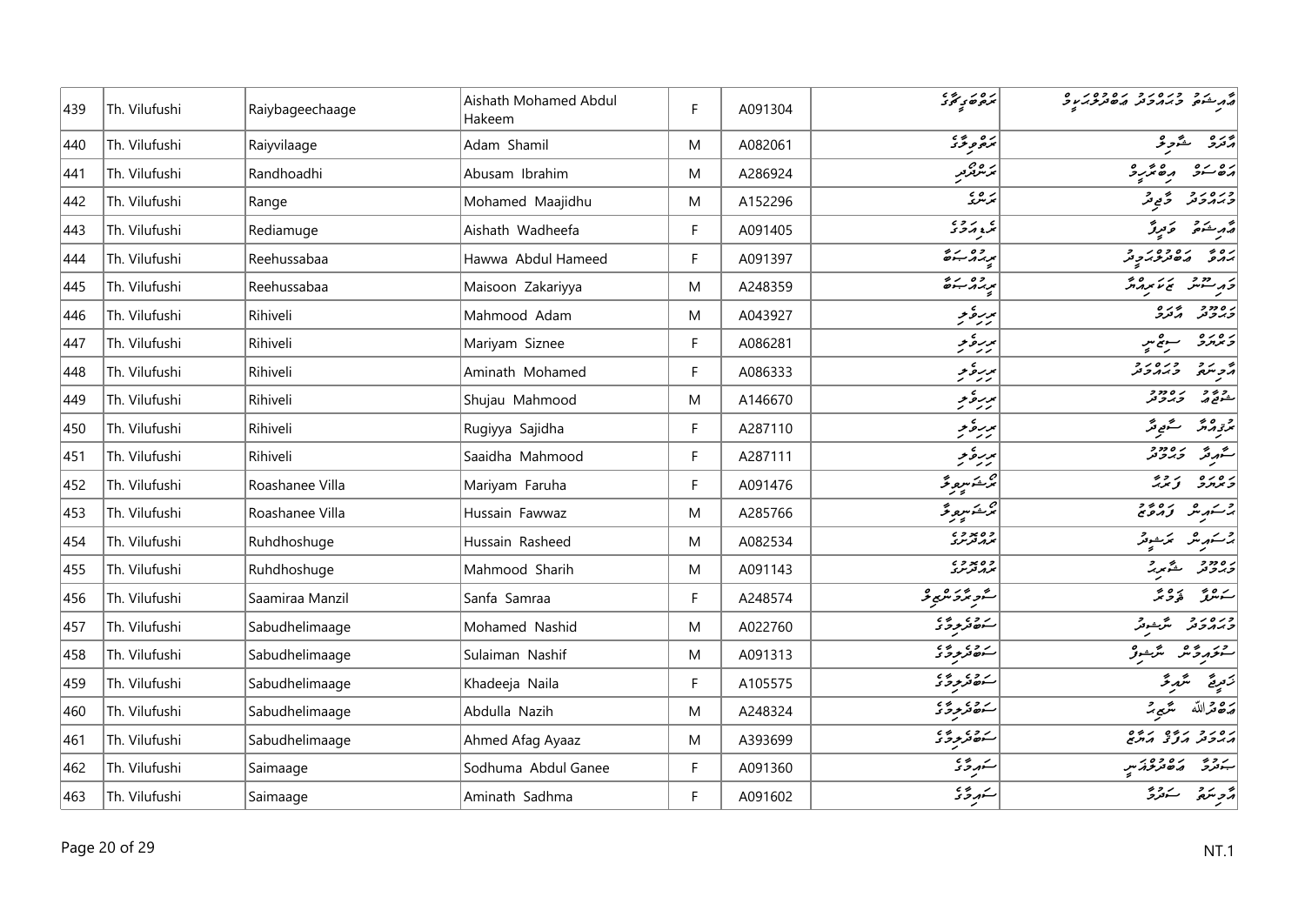| 464 | Th. Vilufushi | Seenuge         | Hawwa Zahra          | F  | A124357 | سويىتى<br>ئە                | 2020000                                                   |
|-----|---------------|-----------------|----------------------|----|---------|-----------------------------|-----------------------------------------------------------|
| 465 | Th. Vilufushi | Shaaz           | Abdul Rahman Mahzoom | M  | A048516 | يدمج                        | נס כס נס זים מסכנס<br>השנג גיג כיני פיניז כ               |
| 466 | Th. Vilufushi | Shaaz           | Sulaiman Yasir       | M  | A055756 | شەم                         | ستخدِدَ مُدَ الرَّسِيدُ                                   |
| 467 | Th. Vilufushi | Shaaz           | Dawood Ahmed         | M  | A091370 | ىشىم                        | بر 2 بر 15<br>مربر <del>5</del> قر<br>پر دو و<br>تو پر تو |
| 468 | Th. Vilufushi | Shaaz           | Tharheeba Dawood     | F. | A091372 | يدم                         | ر د په پ <sup>چ</sup><br>پر دو و.<br>تور <i>ه</i> تور     |
| 469 | Th. Vilufushi | Shaaz           | Aishath Mauroofa     | F  | A167218 | ىشىم                        | پر ديگر ج<br>مرگه مشتوي<br>ر و دور<br>تر پر تر            |
| 470 | Th. Vilufushi | Shabnameege     | Aminath Nilooma      | F  | A091292 | ے ک <i>ے سرح ک</i>          | أرمر بمرد<br>سرچری                                        |
| 471 | Th. Vilufushi | Shabnameege     | Ibrahim Nadheem      | M  | A091294 | شەھ س <i>رچ</i> ئ           | ەرھەترىر <sup>ە</sup><br>سربرو                            |
| 472 | Th. Vilufushi | Shabnameege     | Rugiyya Naazumaa     | F  | A091295 | ے ک <i>ے سرح ک</i>          | و په هغه<br>مرتو د در<br>شرح پی                           |
| 473 | Th. Vilufushi | Shabnameege     | Mohamed Amaan Aslam  | M  | A248336 | ے ک <i>ی سرح ک</i>          | כנסגב גם גם בס<br>בגהכת הכית ה-יבב                        |
| 474 | Th. Vilufushi | Shabnameege     | Zulaikha Naushama    | F. | A286292 | ر ده مر <sub>حو</sub> د     | سرد برخانه<br>چ ئۇ م <sup>ەش</sup>                        |
| 475 | Th. Vilufushi | Sosunge         | Raihana Abdulla      | F  | A091604 | <u>م ئەيدى</u>              | بحدير بمحقة وكالله                                        |
| 476 | Th. Vilufushi | Thandiraiymaage | Yoosuf Arif          | M  | A007273 | ئۆسرە ئىبرە ئ <sup>ىب</sup> | دو وه په په په په ک                                       |
| 477 | Th. Vilufushi | Thandiraiymaage | Mariyam Murushida    | F  | A053266 | ە سرىم بۇ                   | رەرە دوسۇ                                                 |
| 478 | Th. Vilufushi | Thandiraiymaage | Sanfa Shafeega       | F  | A064354 | ە سرە ئىھ ۋ ئ               | سەمىر ئىستىمى ئىستىمىتى ئى                                |
| 479 | Th. Vilufushi | Thandiraiymaage | Fathimath Shahida    | F. | A091341 | ر<br>ئۇسوبىر <i>ە دى</i>    | ىشەر بەر<br>ر<br>ۇ بوزىر<br>ت                             |
| 480 | Th. Vilufushi | Thandiraiymaage | Aminath Shaheeda     | F  | A091411 | ر<br>مۇسىي ئىبرو ئ          | أأروسهم<br>شەرقر                                          |
| 481 | Th. Vilufushi | Thandiraiymaage | Sakeena Ali          | F. | A091412 | ىز سرە ئەرەپ ئە             | سەر پىتىر<br>ەتىر                                         |
| 482 | Th. Vilufushi | Thandiraiymaage | Ismail Ali           | M  | A131664 | ائر سو ئىرە دى<br>م         | وستتجدفه<br>ەتىر                                          |
| 483 | Th. Vilufushi | Thandiraiymaage | Zulaikha Mufeedha    | F. | A141502 | ائم سو ئىۋود                | ە ئەرتە<br>ئ<br>تر و تر                                   |
| 484 | Th. Vilufushi | Thoomaa Manzil  | Ahmed Mueed          | M  | A091665 | « پر به عربه عر             | رەرو ورو                                                  |
| 485 | Th. Vilufushi | Uththara        | Madheeh Ahmed        | M  | A067381 | د ه د ر<br>مرمونژ           | د مړه د مرد د                                             |
| 486 | Th. Vilufushi | Uththara        | Moosa Mamdhooh Ahmed | M  | A121640 | وه ر ر<br>مرمونتر           | دو مه بره ده بر در و<br>در سند و د تربر از بر و تر        |
| 487 | Th. Vilufushi | Vaijeheyge      | Aminath Rasheedha    | F  | A091437 | ر<br>تو دي ري               | أأترجع أتراسي ومحر                                        |
| 488 | Th. Vilufushi | Vaijeheyge      | Mariyam Ishara       | F. | A362832 | ر<br>تو در ج ر د            | ر ه بر ه<br>تر <del>ب</del> ر بر ژ<br>دستيتر              |
| 489 | Th. Vilufushi | Vaimatheege     | Abdhulla Jalaal      | M  | A066785 | و د د ځمو د                 | مَەهْ قَدَاللّه قَعَ قَرْقَرْ                             |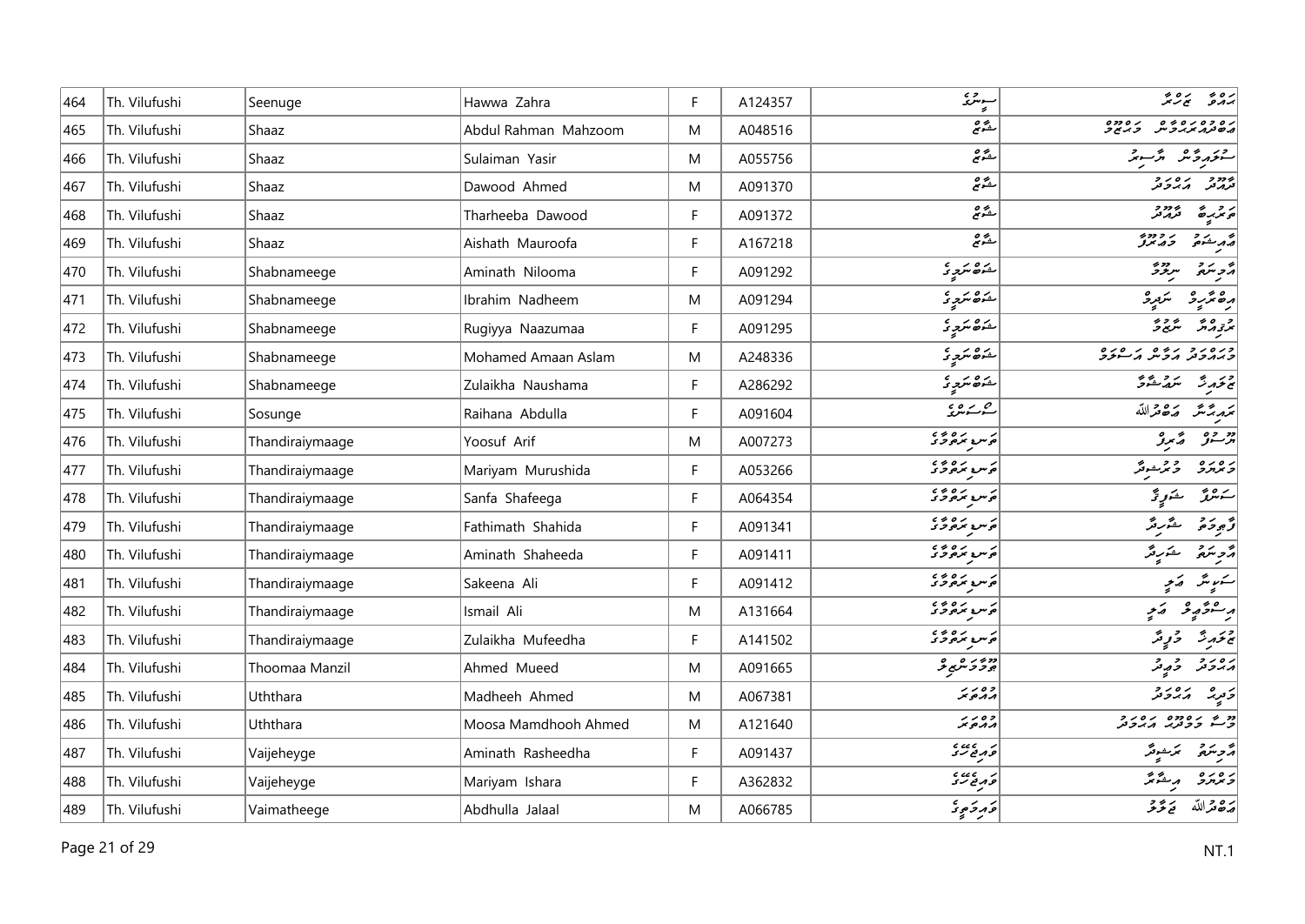| 490 | Th. Vilufushi | Vaimatheege       | Usman Jazulaan      | M         | A248561 | <br>  عدمر حرمو ح                               | وه د د د و د د<br>مۇگىر ئىزگىر                            |
|-----|---------------|-------------------|---------------------|-----------|---------|-------------------------------------------------|-----------------------------------------------------------|
| 491 | Th. Vilufushi | Vaimatheege       | Fathmath Leena      | F         | A286797 | ر<br>وګړونو د                                   | قەددە بېتر                                                |
| 492 | Th. Vilufushi | Valuge            | Haleema Mahdhiyya   | F         | A059043 | ر و ،<br>حرم د                                  | بروژ دروروژ                                               |
| 493 | Th. Vilufushi | Valuge            | Ismail Jabir        | M         | A127570 | ر و ،<br>حر بی                                  | وكور قوم                                                  |
| 494 | Th. Vilufushi | Valuge            | Sulaimaan Muruthalo | M         | A141414 | ر و ،<br>و <del>و</del> و                       | لتوروش ويروث                                              |
| 495 | Th. Vilufushi | Valuge            | Aishath Junaida     | F.        | A144103 | ر و ،<br>و <del>و</del> و                       | مەر شەھ قى سىر قىل                                        |
| 496 | Th. Vilufushi | Valuge            | Mohamed Afrooz      | M         | A284865 | د و ،                                           | بر 32.2 م<br>مرکز محرج<br>و ره ر و<br><i>و پر</i> و تر    |
| 497 | Th. Vilufushi | Valuge            | Rugiyya Muzna       | F         | A284866 | ر و ،<br>ح <del>و</del> د                       | جرو معرض العراقية<br>  جرو مركز العراقية                  |
| 498 | Th. Vilufushi | Valuthereyge      | Rizan Rasheed       | ${\sf M}$ | A091154 | ر و ، د، ،<br>و <del>و</del> ه مرد              | ىرىج ئىر - ئرىشوتر                                        |
| 499 | Th. Vilufushi | Valuthereyge      | Aishath Maashitha   | F         | A283698 | ر و ، ر، ،<br>و <del>ز</del> بو بر <sub>ک</sub> | أمار مشكم وأشدام                                          |
| 500 | Th. Vilufushi | Veburimaage       | Adam Shareef        | ${\sf M}$ | A091122 | ه د په په<br>وه مرد د                           | أرترو شريرو                                               |
| 501 | Th. Vilufushi | Venus Villa       | Adam Shiaar         | M         | A091573 | ءِ سَرَڪْءِ مَحَر                               | شەرگە تر<br>پور ہ<br>پر تر تر                             |
| 502 | Th. Vilufushi | Venus Villa       | Reema Aboobakuru    | F         | A091580 | <sub>عو</sub> مئز ش <sub>عر</sub> محر           |                                                           |
| 503 | Th. Vilufushi | Venus Villa       | Ibrahim Mifzaal     | M         | A286763 | <sub>حو</sub> يتر <u>صوتر</u>                   | ىر ۋېشۇ<br>ەر ھەترىر <i>3</i>                             |
| 504 | Th. Vilufushi | Villa De Sosun    | Hussain Fahmy       | M         | A027867 | <sub>حو</sub> ځه په ۲۰۰ <u>۵ ک</u>              | برستهر شد وكرجي                                           |
| 505 | Th. Vilufushi | Villa De Sosun    | Rugiyya Mohamed     | F         | A091530 | ا <sub>ھ قحی</sub> پاکستانگر<br>م               | و رە ر د<br><i>د بە</i> گەر<br>تر تو مر مر<br>سر تو مر مر |
| 506 | Th. Vilufushi | White Rose        | Eenaas Ibrahim      | F         | A091600 | ر وه ه ه<br>وره عر                              | ر پٿر شه<br>ەرھەترىر <sup>ى</sup>                         |
| 507 | Th. Vilufushi | <b>White Rose</b> | Alhaan Hilmee       | F         | A286848 |                                                 | أرومه برود                                                |
| 508 | Th. Vilufushi | Zamaaneege        | Mohamed Sujoon      | M         | A074625 | ئە ئەسپە                                        | ستود چر<br>و ره ر و<br>د بر د تر تر                       |
| 509 | Th. Vilufushi | Zamaaneege        | Yoosuf Adam         | M         | A076882 | ىر ئەسرى<br>ئى قرىس                             | دژ شو ژ<br>پور ہ<br>مرکزو                                 |
| 510 | Th. Vilufushi | Zamaaneege        | Haleema Rismee      | F         | A091383 | ئەۋسىدى                                         | پرَ پِرْ مِنْ سِرْ پِ                                     |
| 511 | Th. Vilufushi | Zamaaneege        | Hussain Ahusan      | M         | A248351 | ئەۋسپەئە                                        |                                                           |
| 512 | Th. Vilufushi | Zamaaneege        | Ahmed Shuhau        | M         | A286440 | <br>  ئاڭرىپىدىكە                               | مشوشر ثر<br>پر و پر و                                     |
| 513 | Th. Vilufushi | Zamaaneege        | Aishath Shahma      | F         | A286442 | ىر ئۇ بېرى<br>ئى                                | أوار مشكوم المستور                                        |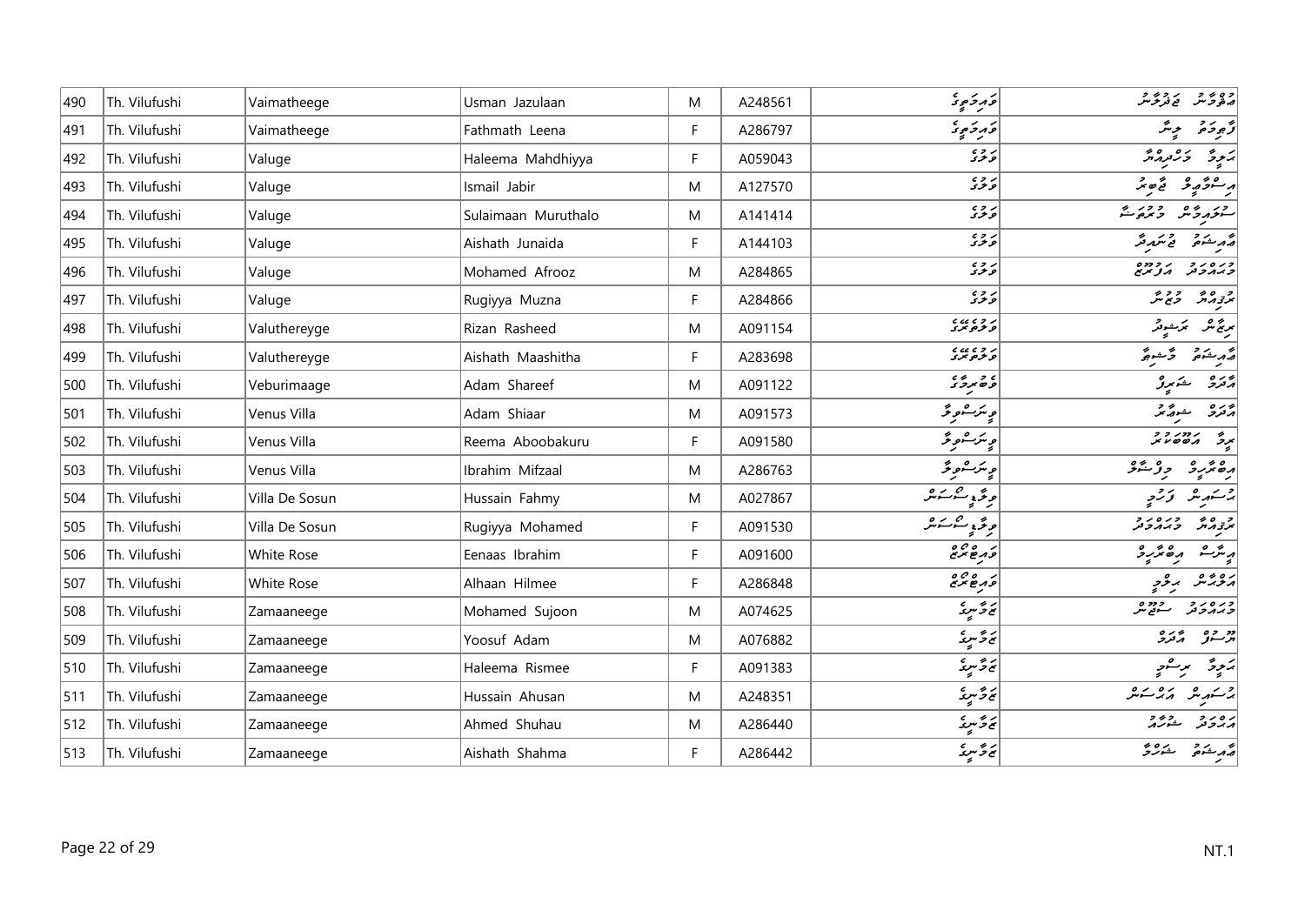## *w7qAn8m? sCw7mRo>u; wEw7mRw;sBo<*

| ' مرمر | 'يئرىثر: |
|--------|----------|
|        |          |
|        |          |
|        |          |

## *w7q9r@w7m> sCw7qHtFoFw7s; mAm=q7 w7qHtFoFw7s;*

| ىر تە | $\mathcal{O} \times$<br>$\sim$ | $\sim$<br>. . | لترنثر |
|-------|--------------------------------|---------------|--------|
|       |                                |               |        |
|       |                                |               |        |
|       |                                |               |        |

| انترنثر: | $^{\circ}$ | يبرهر | $^{\circ}$<br>سرسر |
|----------|------------|-------|--------------------|
|          |            |       |                    |
|          |            |       |                    |
|          |            |       |                    |

| ' ئىرتىر: | سر سر |  |
|-----------|-------|--|
|           |       |  |
|           |       |  |
|           |       |  |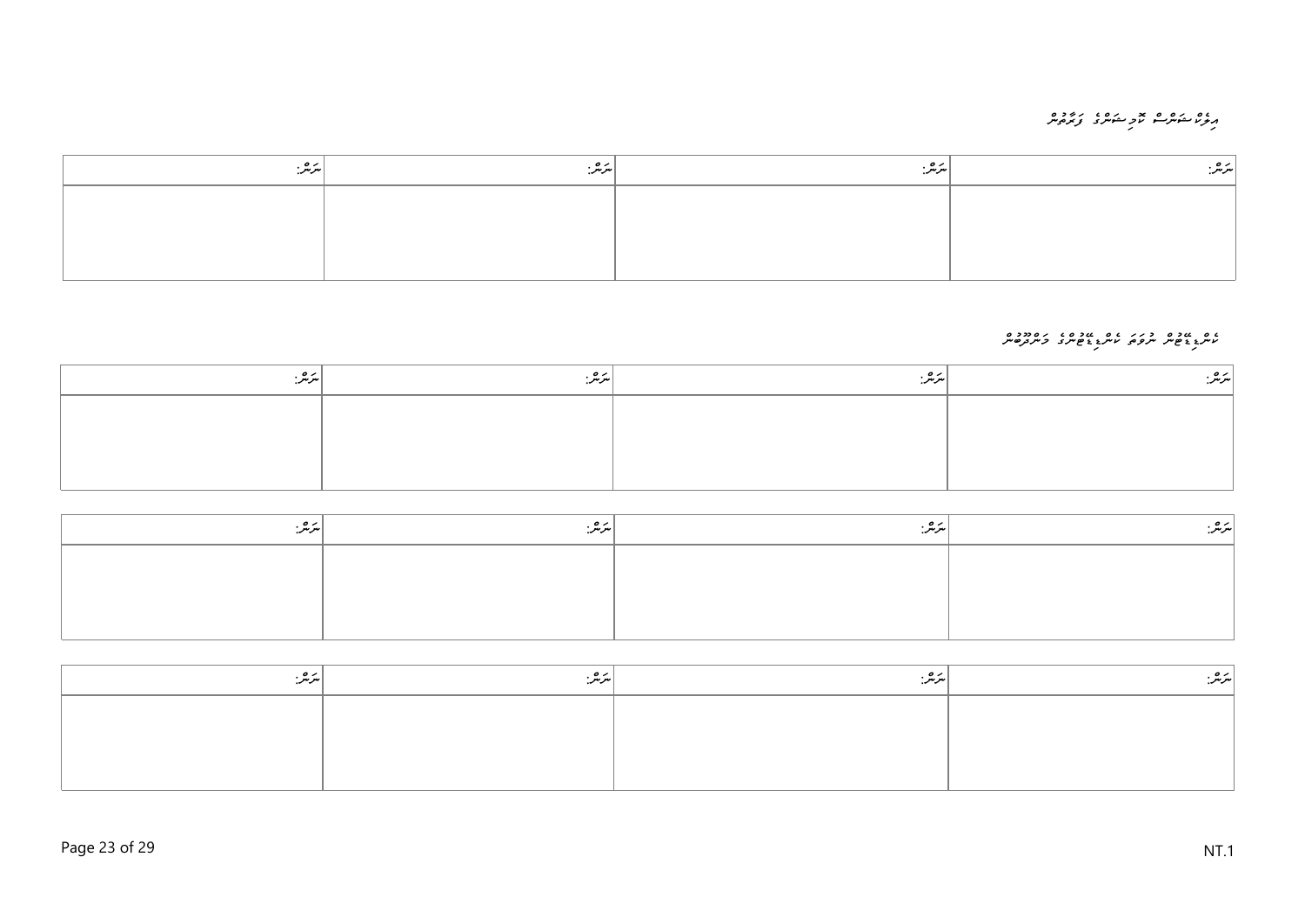| يره. | ο. | ا ير ه |  |
|------|----|--------|--|
|      |    |        |  |
|      |    |        |  |
|      |    |        |  |

| <sup>.</sup> سرسر. |  |
|--------------------|--|
|                    |  |
|                    |  |
|                    |  |

| ىئرىتر. | $\sim$ | ا بر هه. | لىرىش |
|---------|--------|----------|-------|
|         |        |          |       |
|         |        |          |       |
|         |        |          |       |

| 。<br>مرس. | $\overline{\phantom{a}}$<br>مر مىر | يتريثر |
|-----------|------------------------------------|--------|
|           |                                    |        |
|           |                                    |        |
|           |                                    |        |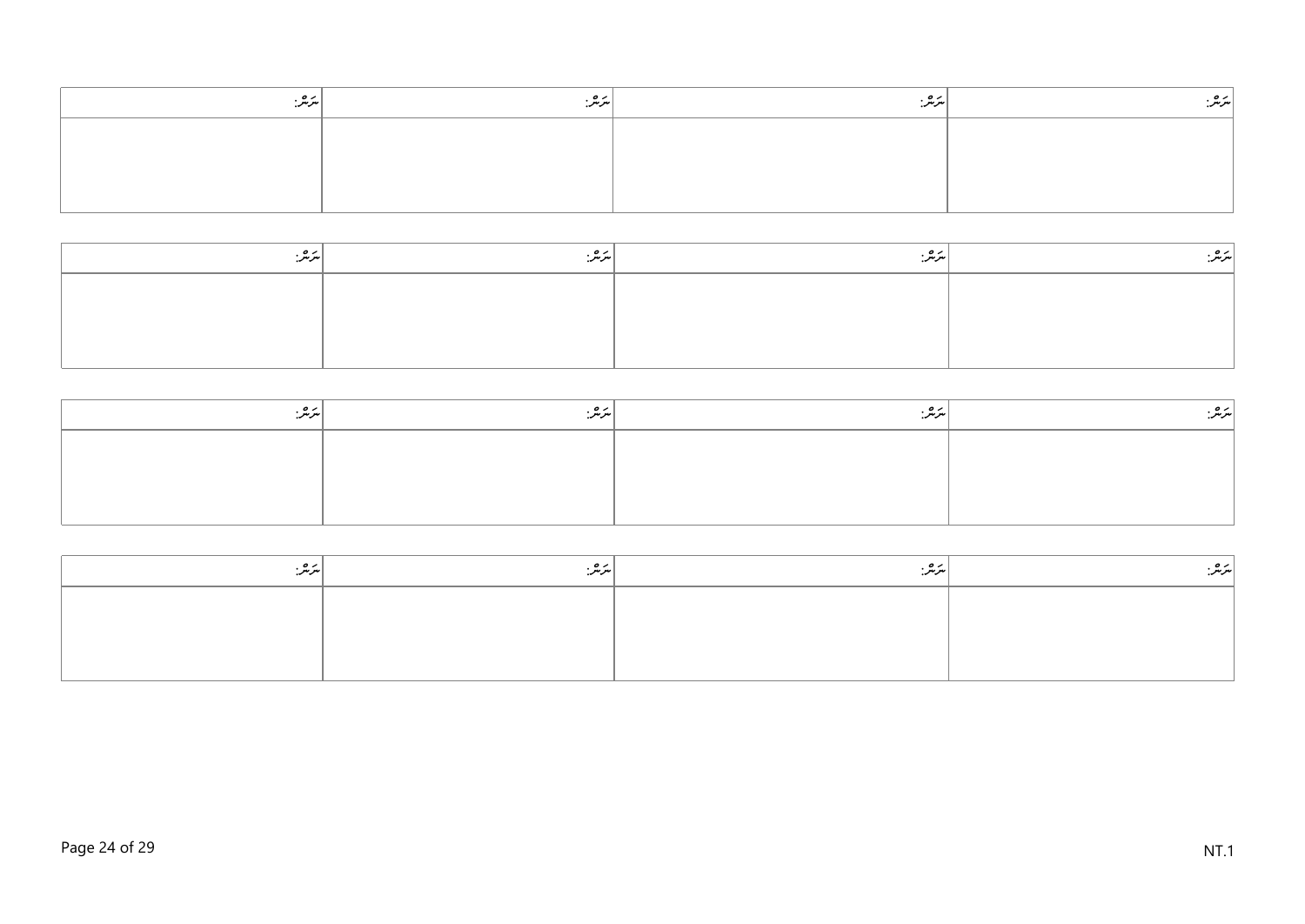| ير هو . | $\overline{\phantom{a}}$ | يرمر | اير هنه. |
|---------|--------------------------|------|----------|
|         |                          |      |          |
|         |                          |      |          |
|         |                          |      |          |

| ئىرتىر: | $\sim$<br>ا سرسر . | يئرمثر | o . |
|---------|--------------------|--------|-----|
|         |                    |        |     |
|         |                    |        |     |
|         |                    |        |     |

| انترنثر: | ر ه |  |
|----------|-----|--|
|          |     |  |
|          |     |  |
|          |     |  |

|  | . ه |
|--|-----|
|  |     |
|  |     |
|  |     |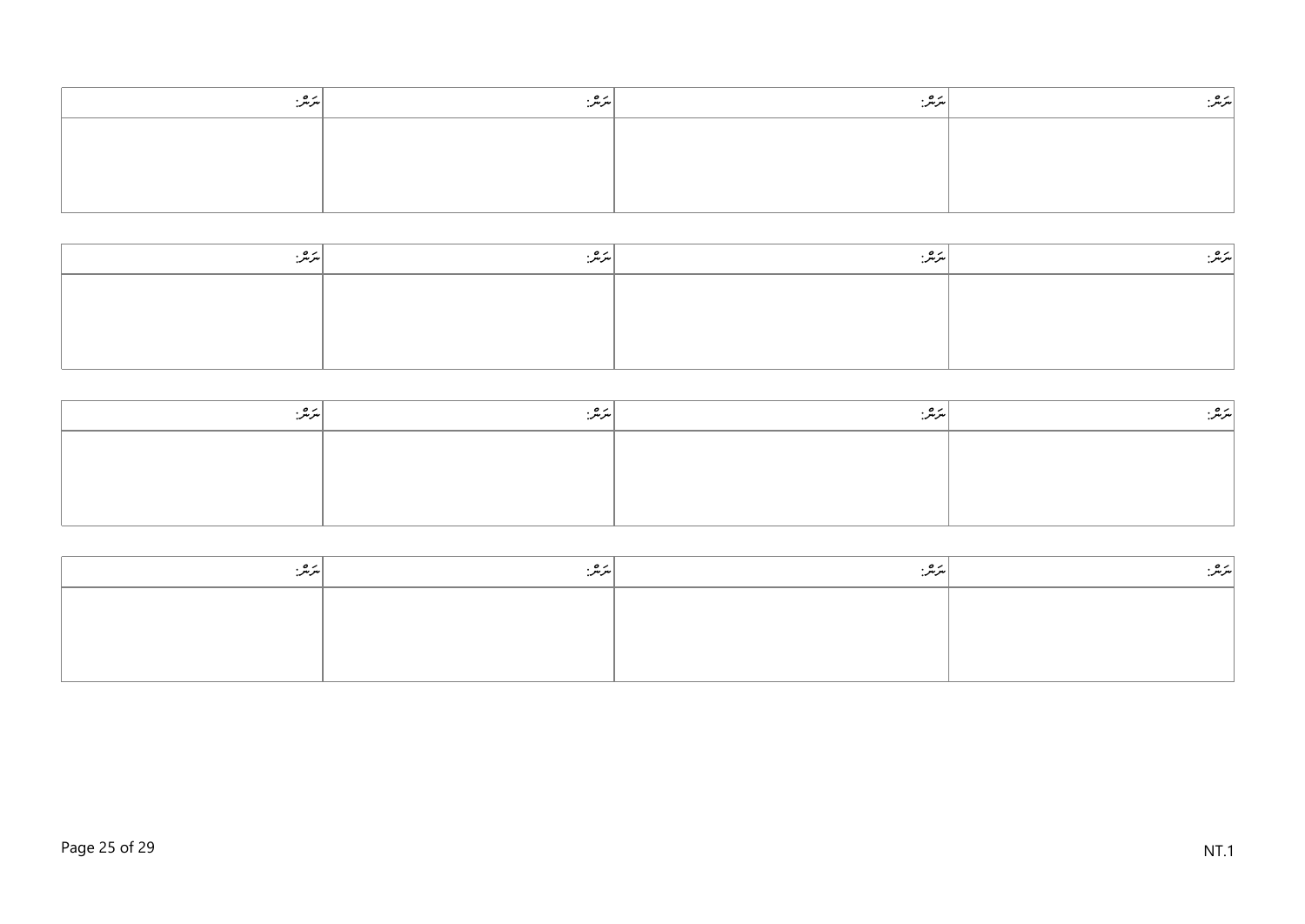| ير هو . | $\overline{\phantom{a}}$ | يرمر | اير هنه. |
|---------|--------------------------|------|----------|
|         |                          |      |          |
|         |                          |      |          |
|         |                          |      |          |

| ئىرتىر: | $\sim$<br>ا سرسر . | يئرمثر | o . |
|---------|--------------------|--------|-----|
|         |                    |        |     |
|         |                    |        |     |
|         |                    |        |     |

| 'تترنثر: | 。<br>,,,, |  |
|----------|-----------|--|
|          |           |  |
|          |           |  |
|          |           |  |

|  | . ه |
|--|-----|
|  |     |
|  |     |
|  |     |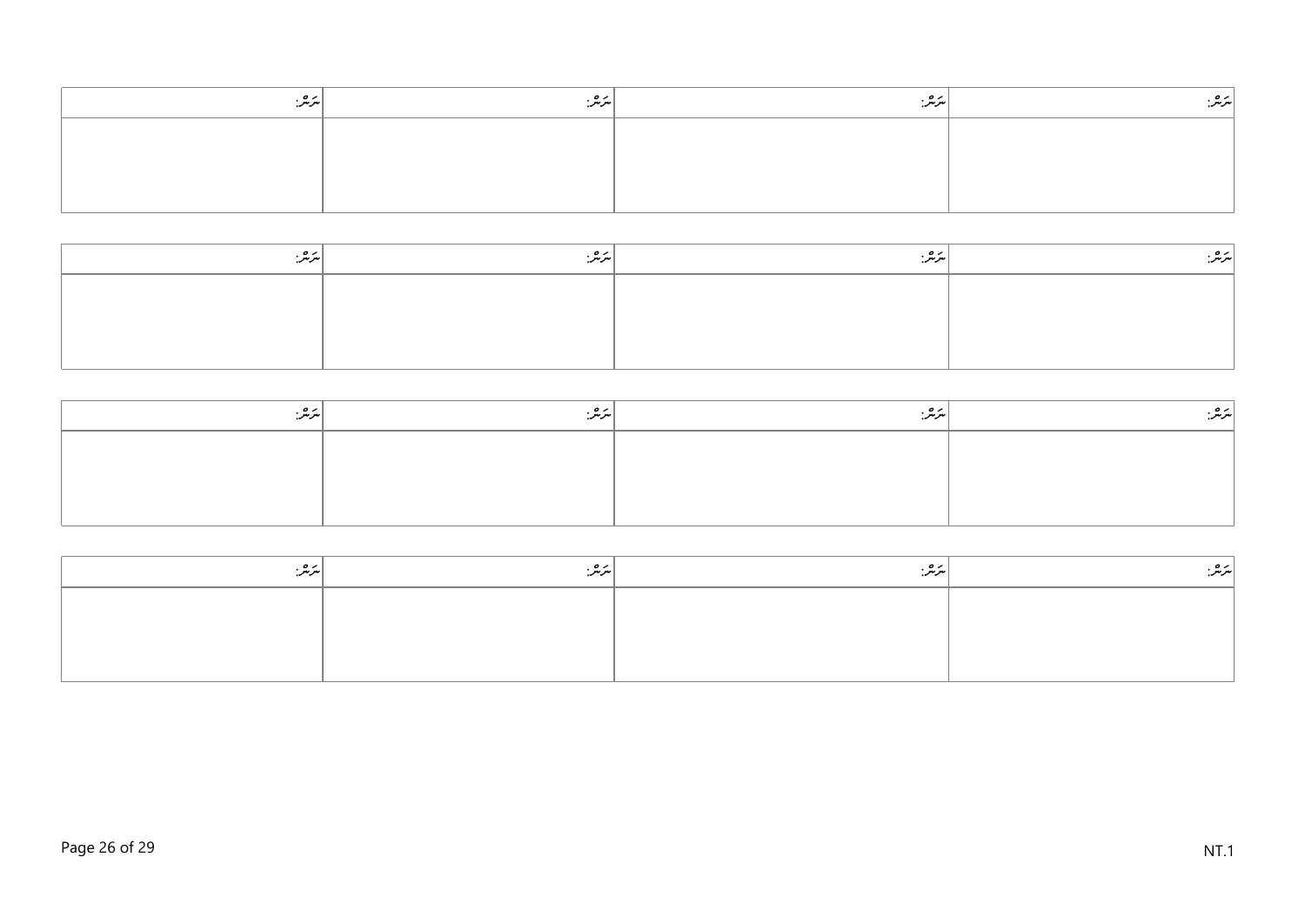| $\cdot$ | ο. | $\frac{\circ}{\cdot}$ | $\sim$<br>سرسر |
|---------|----|-----------------------|----------------|
|         |    |                       |                |
|         |    |                       |                |
|         |    |                       |                |

| يريثن | ' سرسر . |  |
|-------|----------|--|
|       |          |  |
|       |          |  |
|       |          |  |

| بر ه | 。 | $\sim$<br>َ سومس. |  |
|------|---|-------------------|--|
|      |   |                   |  |
|      |   |                   |  |
|      |   |                   |  |

| 。<br>. س | ىرىىر |  |
|----------|-------|--|
|          |       |  |
|          |       |  |
|          |       |  |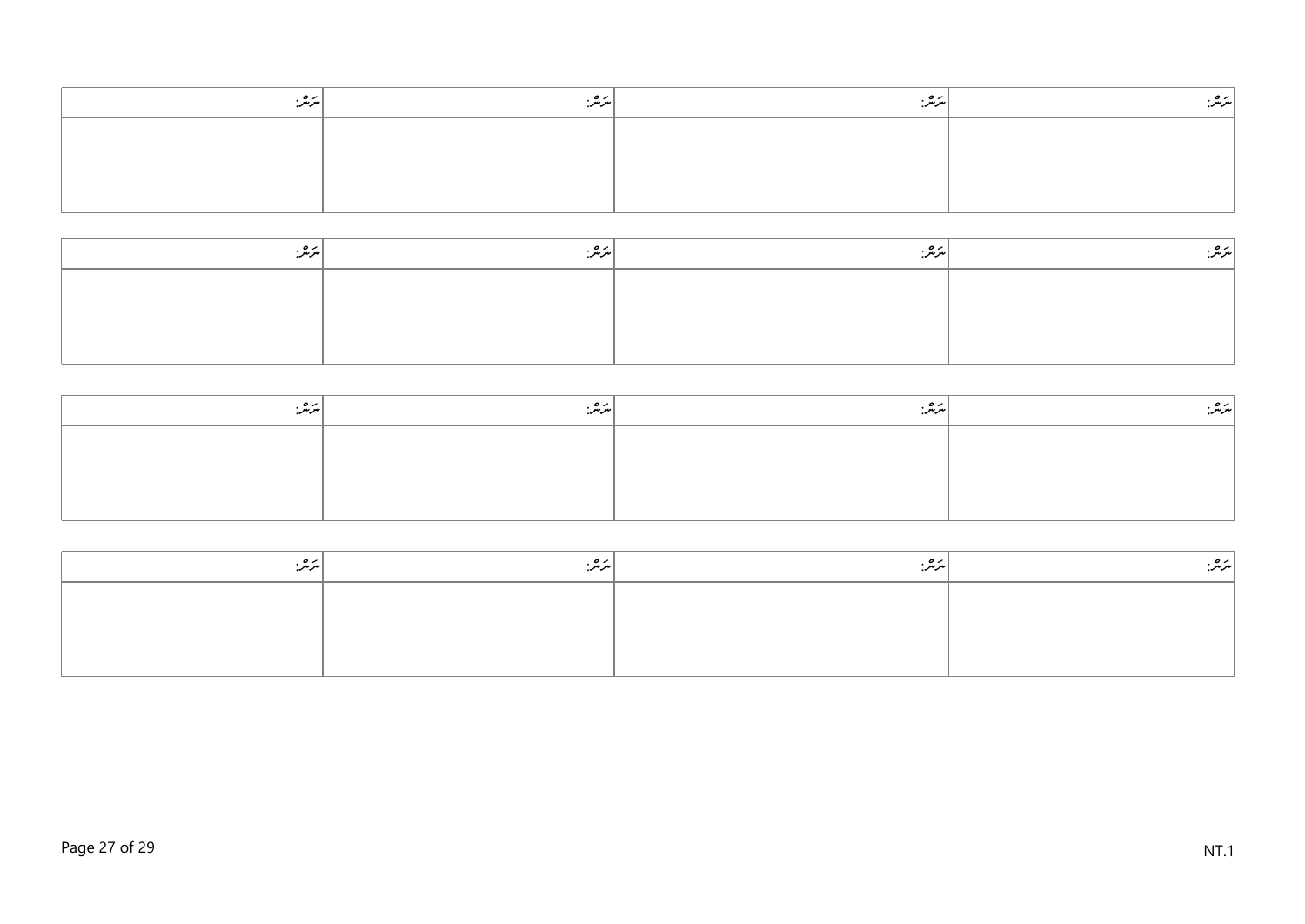| ير هو . | $\overline{\phantom{a}}$ | يرمر | لتزمثن |
|---------|--------------------------|------|--------|
|         |                          |      |        |
|         |                          |      |        |
|         |                          |      |        |

| ئىرتىر: | $\sim$<br>ا سرسر . | يئرمثر | o . |
|---------|--------------------|--------|-----|
|         |                    |        |     |
|         |                    |        |     |
|         |                    |        |     |

| انترنثر: | ر ه |  |
|----------|-----|--|
|          |     |  |
|          |     |  |
|          |     |  |

|  | . ه |
|--|-----|
|  |     |
|  |     |
|  |     |